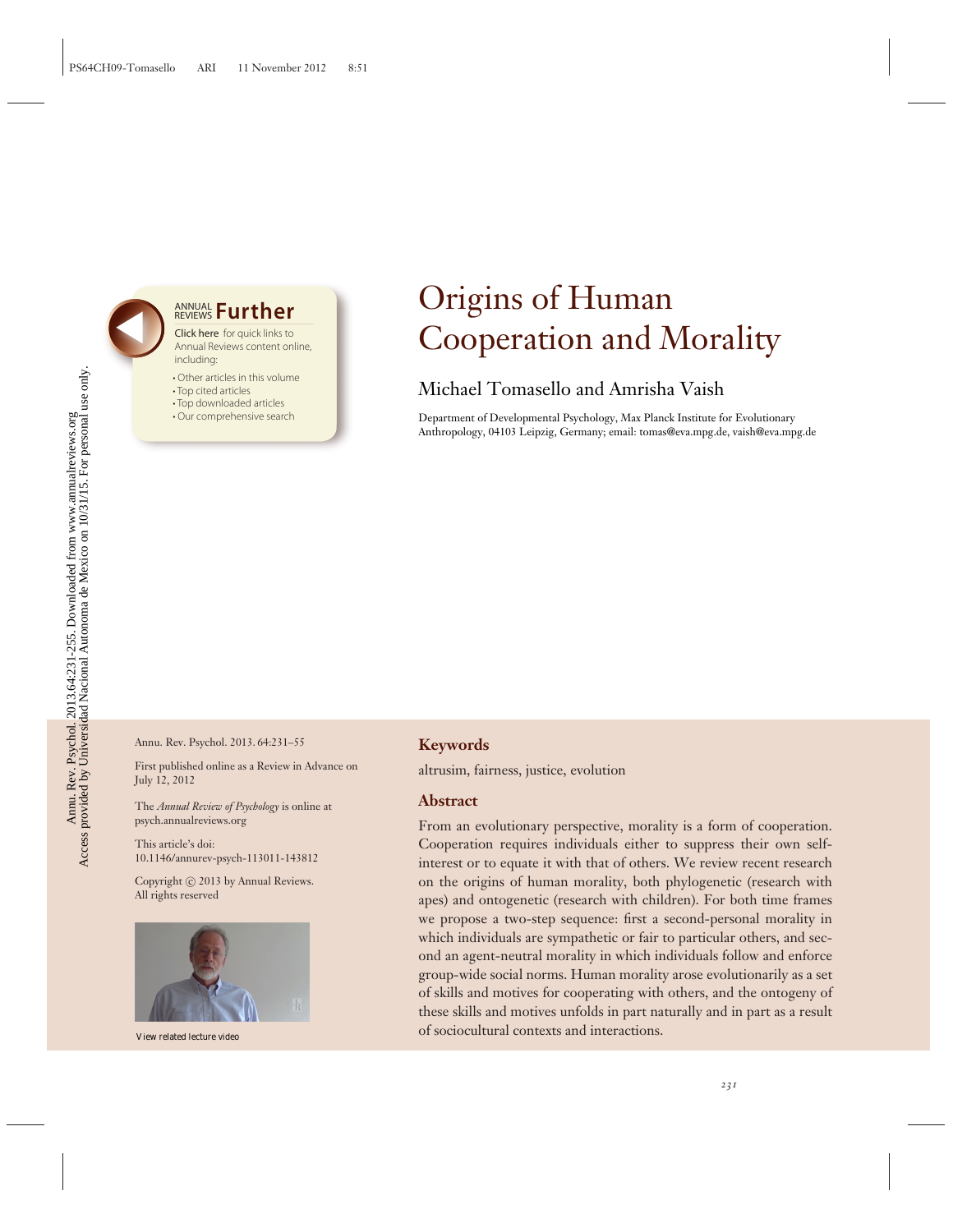| <b>EVOLUTIONARY ORIGINS</b>             |  |
|-----------------------------------------|--|
| OF HUMAN MORALITY  232                  |  |
| Cooperation in Great Ape Societies. 233 |  |
| The Evolution of Human                  |  |
| Cooperation and Morality 237            |  |
| ONTOGENETIC ORIGINS OF                  |  |
| HUMAN MORALITY 240                      |  |
| Toddlers' Second-Personal Morality 240  |  |
| Preschoolers' Norm-Based Morality 245   |  |
|                                         |  |
|                                         |  |

#### **INTRODUCTION**

After centuries of philosophical speculation about human morality, in the past half-century psychologists have begun to empirically investigate human moral behavior and judgment. In social psychology, researchers have sought to determine the factors that influence humans' prosocial behavior, cooperative interactions, and moral judgments. In the relatively new field of moral psychology, researchers have begun to probe the mechanisms of moral judgment more deeply, including cognitive and emotional factors as well as underlying neurophysiological processes.

During this same half-century, developmental psychologists have asked the question of origins: How do seemingly amoral human infants turn into actively moral children and adults? Recently, several novel lines of research have established that young children are much more moral—by at least some definitions—at a much younger age than previously thought. This research focuses on actual moral behavior as opposed to the more studied topic of moral judgment. In addition, recent comparative research has addressed the related question of the phylogenetic origins of human morality: How did presumably amoral prehumans turn into moral beings? Research with humans' closest living relatives, the great apes, has revealed both similarities and striking differences in how individuals interact with others socially,

with particular regard to cooperation and something like moral behavior.

In this article, our goal is to review these new data from young children and great apes primarily from the past decade or two—in an attempt to provide an up-to-date account of the question of the origins of human morality, both phylogenetic and ontogenetic. Without attempting a complete definition, in our evolutionary perspective, moral interactions are a subset of cooperative interactions. Arguably, the main function of morality is to regulate an individual's social interactions with others in the general direction of cooperation, given that all individuals are at least somewhat selfish. And so we may stipulate that at the very least moral actions must involve individuals either suppressing their own self-interest in favor of that of others (e.g., helping, sharing) or else equating their own self-interest with that of others (e.g., reciprocity, justice, equity, and norm following and enforcement).

We proceed as follows.We first look at great ape cooperation and contrast it with the cooperation of modern humans. In making this comparison we attempt to outline two steps in the evolution of human cooperation that together constitute something like the evolutionary emergence of human morality. We then look at cooperation in human children, again in two developmental steps that, together, constitute something like the ontogenetic emergence of human morality. In both cases, the first step in the sequence is mutualistic collaboration and prosocially motivated interactions with specific other individuals, and the second step is the more abstract, agent-neutral, normbased morality of individuals who live in more large-scale cultural worlds full of impersonal and mutually known conventions, norms, and institutions.

#### **EVOLUTIONARY ORIGINS OF HUMAN MORALITY**

Humans are great apes, along with orangutans, gorillas, chimpanzees, and bonobos. The social life of the great apes is highly complex.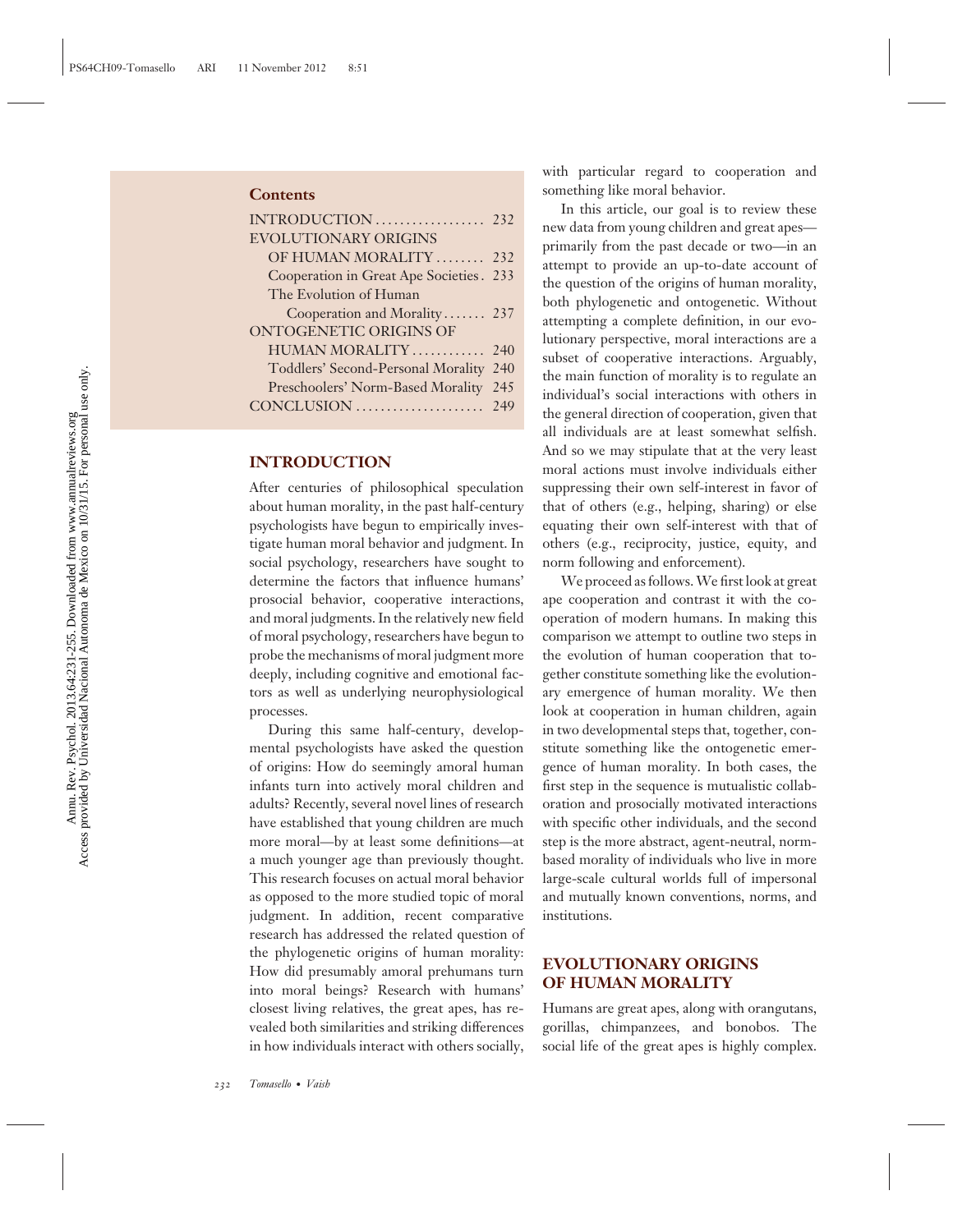Individuals not only form relatively long-term social relationships with others, they also understand the social relationships among third parties, for example, who is dominant to whom and who is friends with whom in the social group. Moreover, they recognize that the actions of individuals are driven both by their goals and by their perception of the situation (a kind of perception-goal psychology; Call & Tomasello 2008). This means that great ape individuals make virtually all of their behavioral decisions in a complex social field comprising all the other individuals in the vicinity with their individual goals and perceptions, as well as the social relationships of those individuals both to the self and to one another.

#### **Cooperation in Great Ape Societies**

Nonhuman great ape social life is mainly about competition. Although there are differences among the four species, competitive disputes generally are resolved via one or another form of dominance (based, ultimately, on fighting ability). Most obvious is individual dominance, such as when an alpha male chimpanzee takes whatever food he wants while others take what is left. But great apes also cooperate with allies in order to compete with others over valued resources. This cooperating in order to compete requires individuals to simultaneously monitor two or more ongoing social relationships (and the social relationships among the third parties involved as well), requiring complex skills of social cognition. But despite some skills and tendencies of cooperation, which we now document, it is important to remember that among all species of nonhuman great apes, even the "peaceful" bonobos, the individuals who get what they want will almost always be the ones who bring the most force.

With this clear recognition of the dominance of dominance in the social lives of nonhuman great apes, we may now look more closely at their cooperation, especially that of chimpanzees because they have been by far the most studied. Proceeding with a bottom-up strategy, let us look at two sets of behaviors in nonhuman great apes that almost everyone would agree are morally relevant: (*a*) helping and sharing with others (sometimes based on reciprocity) and (*b*) collaborating with others for mutual benefit.

**Helping, sharing, and reciprocity.** A number of well-controlled experiments have demonstrated that chimpanzees will help both humans and other chimpanzees. First, Warneken & Tomasello (2006) found that three human-raised chimpanzees fetched out-of-reach objects for humans visibly trying to reach them. Warneken et al. (2007) found further that chimpanzees will also go to some effort to help humans, for example, climbing a few meters high to fetch something for them. In this same study, chimpanzees also helped conspecifics. Specifically, when one individual was trying to get through a door, subjects pulled open a latch for her—which they did not do if the first chimpanzee was not trying to get through the door. Moreover, Melis and colleagues (2011) found that chimpanzees will also release a hook to send food down a ramp to a desirous conspecific, if it is clear that they cannot get the food themselves and if the recipient actively signals his need. Finally, Yamamoto and colleagues (2009) observed chimpanzees giving tools to others that needed to rake in food for themselves, and more recently showed that chimpanzees demonstrate flexible "targeted" helping, i.e., giving the specific tool that the conspecific needs from an array of possible tools (Yamamoto et al. 2012).

Helping others reach their goals in these ways is fairly low cost, basically requiring only a few extra ergs of energy. Sharing food is another story, as it requires relinquishing a valued resource. Nevertheless, chimpanzees and other great apes do share food with others under some circumstances. First and most obviously, mothers share food with their offspring (although mostly they engage in passive sharing in which they allow the offspring to take food from them, and then mostly the shells, husks, and peelings; Ueno & Matsuzawa 2004). Second, if the food is not very highly valued and not easily monopolizable (e.g., a branch full of leaves),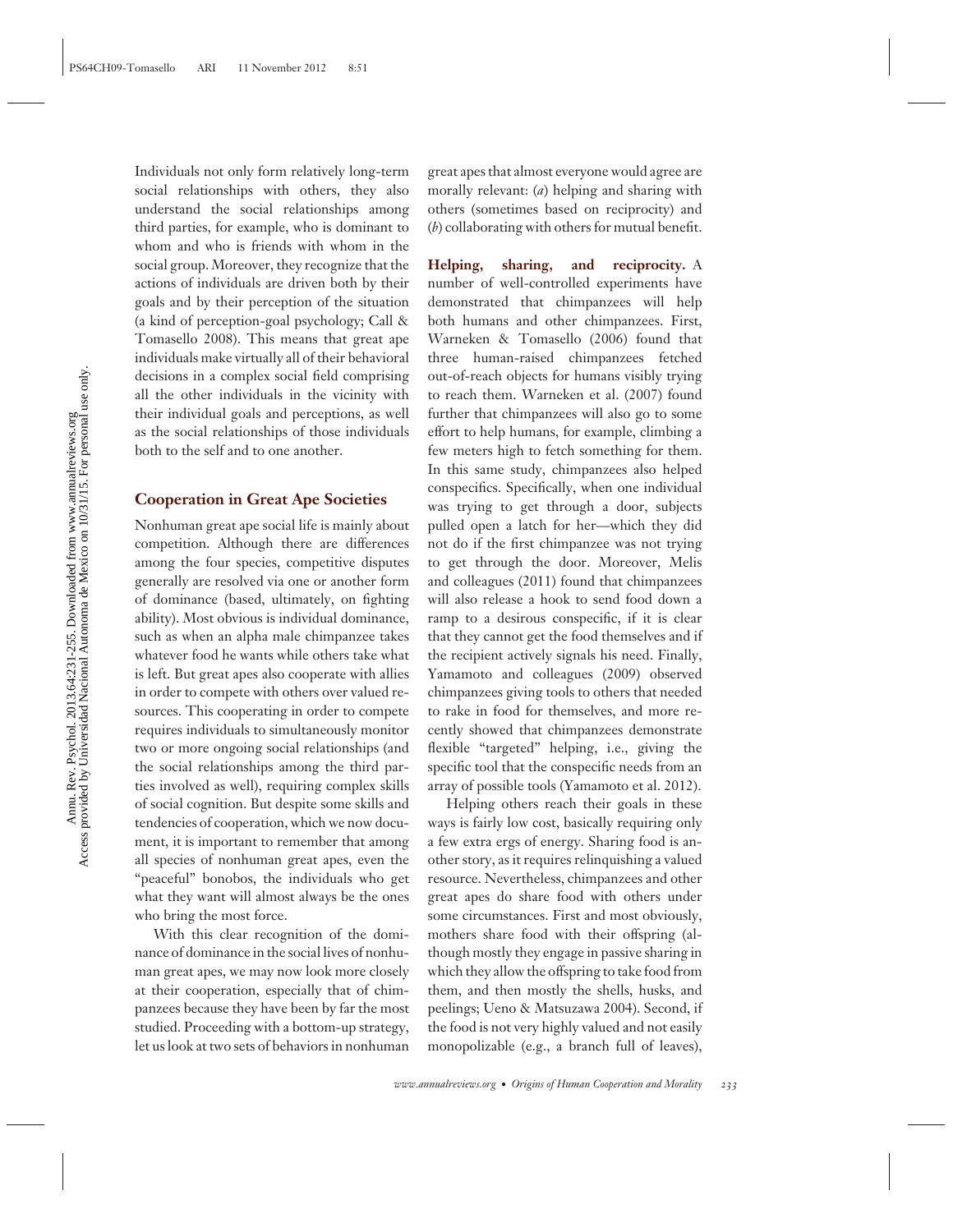together, and occasionally there may be some more active sharing among friends (de Waal 1989). And third, if the food is very highly valued and somewhat monopolizable (e.g., meat), then typically subordinates and nonpossessors beg and harass dominants and possessors until they get some, again with some instances of more active sharing (Gilby 2006). But all of this food sharing is more active and reliable in situations involving some form of reciprocity. Indeed, a variety of lines of evidence suggest

then a group of apes may peaceably feed on it

that chimpanzees help and share most readily in the context of reciprocity. Thus, although there is no reciprocity in short-term grooming bouts, over time, individuals who have been groomed by one partner later groom that partner (as opposed to others) in return more often (Gomes et al. 2009). In an experimental setting, Melis and colleagues (2008) found that individuals tended to help those who had helped them previously (by opening a door for them, allowing access to food). Furthermore, de Waal & Luttrell (1988) found that captive chimpanzees support one another in fights reciprocally, and reciprocity can seemingly also involve different currencies. For example, the most active meat sharing in the wild occurs between individuals who are coalition partners and therefore reliably help one another in fights in other contexts (Muller & Mitani 2005). Further, male chimpanzees sometimes share food with reproductively cycling females, presumably in hopes of sex (Hockings et al. 2007).

On the negative side—sometimes called negative reciprocity or retaliation or revenge if a chimpanzee in the wild attacks or steals food from another, he will often be attacked by that victim in return [what de Waal & Lutrell (1988) call a revenge system]. Importantly, the goal in these retaliations is not material reward for the retaliator. In an experimental setting, when one chimpanzee intentionally took the other's food, the victim overtly expressed anger and acted to trash the stolen food before the thief could eat it—even though this did not result in any food for the victim ( Jensen et al. 2007). Importantly as well, victims did not do this if the other chimpanzee came into possession of the food accidentally (i.e., through the human experimenter's efforts). The goal here thus seems to be truly to punish the other.

There is no reason to believe that these acts of helping and sharing and retaliation are anything other than the genuine article. When costs are negligible and the recipient's need is clear, great apes help others. When costs are greater, as with food sharing, great ape altruism is most active and reliable in the context of something like reciprocity. But, as de Waal (2005) has argued, this is very likely not a "calculated reciprocity" in which individuals keep quantitative track of favors given and received. More likely it is a kind of "attitudinal reciprocity" in which individuals have more positive affect toward those who have helped them or shared with them in the past. If you help me in fights regularly, then I should invest in your well-being by, for example, helping you in fights, and maybe even sharing food with you. In general, if I depend on you for doing *X*, then I should do whatever I can to ensure that you are available and capable of doing *X* and you should do the same for me. Attitudinal reciprocity (I feel more affiliative toward those on whom I depend) can generate reciprocal patterns of helping and sharing—and without the threat of defection. On the negative side, great apes get angry at and punish those who caused them distress. This presumably has the effect that the punished individual will be less likely to repeat his harmful actions in the future, which benefits the punisher directly.

**Collaboration.** Chimpanzees and other great apes collaborate with conspecifics in several different contexts. First, as in many mammalian species, individuals form alliances and support one another in fights (Harcourt & de Waal 1992). Whereas in many monkey species it is typically kin that support one another, among chimpanzees it is mostly nonkin (Langergraber et al. 2011). Again as in many mammalian species, great ape combatants often actively reconcile with one another after fights, presumably in an attempt to repair the long-term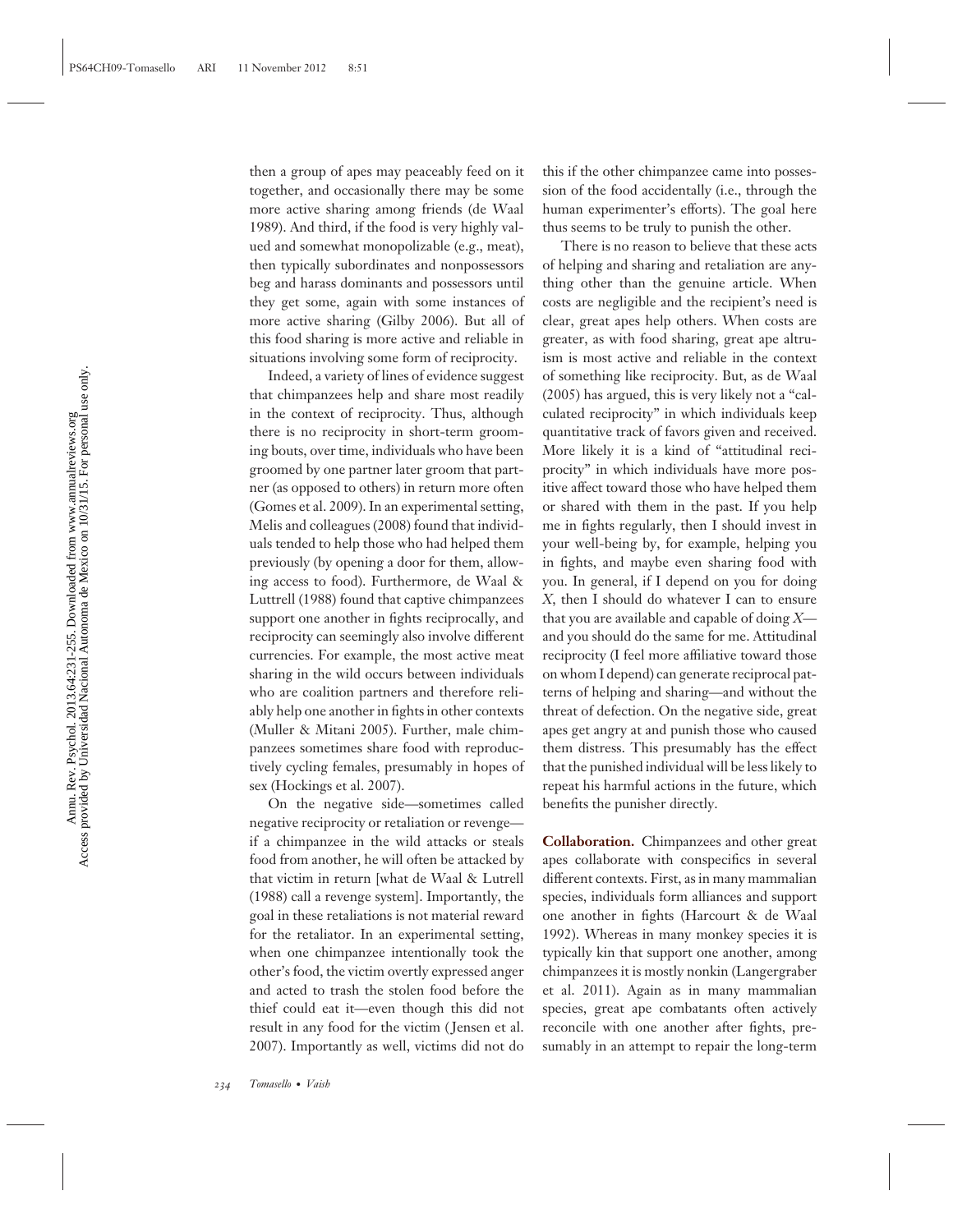relationship on which they both depend for various reasons (de Waal 1997).

Second, like many mammalian species, great apes engage in various forms of group defense. Most interestingly, small groups of male chimpanzees actively patrol their border, engaging agonistically with any individuals from neighboring groups that they encounter (Goodall 1986). Presumably, acts of group defense are a reflection of individuals' interdependence with one another as well, at the very least as a need to maintain a certain group size but more urgently in protecting and facilitating the lives of those on whom they depend for everything from sex to grooming.

Third, and especially important in the current context, is collaboration in the acquisition of food. Although all four great ape species forage for food almost exclusively individually traveling in small social parties but then procuring food on their own—there is one major exception. In some but not all groups of chimpanzees, males hunt in small social parties for monkeys (although less frequently, bonobos hunt in small parties for monkeys as well; Surbeck & Hohmann 2008). In some cases the hunt resembles a kind of helter-skelter chase in which multiple individuals attempt to capture the monkey with little if any coordination. In the Taï Forest, however, the canopy is continuous and the monkeys are quite agile, so such uncoordinated chasing typically will not succeed. Here the chimpanzees must, in effect, surround a monkey in order to capture him, requiring individuals to in some sense coordinate with others (Boesch & Boesch 1989). Typically all participants get at least some meat, but many bystanders do too (Boesch 1994).

Note that although chimpanzees are interdependent with one another in the hunt itself and indeed experiments have shown that chimpanzees understand when they need the other participants for success (Melis et al. 2006) individuals do not depend on the group hunting of monkeys to survive. In fact, and perhaps surprisingly, chimpanzees hunt most often for monkeys not in the dry season when fruit and vegetation are more scarce, but rather in the

rainy season when fruit and vegetation are much more abundant (Muller & Mitani 2005), presumably because spending energy in a monkey hunt for an uncertain return makes most sense when there are plenty of backup alternatives if the hunt fails. This absence of an overarching interdependent "attitude" is reflected in a further aspect of chimpanzee collaborative behavior: In experiments, although chimpanzees do coordinate their actions with a partner to achieve individual goals, they do not seem interested in achieving joint, social goals, and if their partner becomes passive and unengaged during a joint activity, they make no effort to reengage their partner in order to continue that activity (Warneken et al. 2006).

The degree to which chimpanzees in the wild may actively choose collaborative partners for monkey hunting—a key dimension of human collaborative foraging—is unclear. Melis et al. (2006) found that after a fairly small amount of experience with one another, captive chimpanzees know which individuals are good partners for them—in the sense of leading to collaborative success and the consumption of a good quantity of food—and they subsequently choose those partners in preference to others. They are almost certainly not attempting to actively punish bad partners by not choosing them, but the effect is that bad partners have fewer opportunities for collaboration. If indeed partner choice of this type happens in the wild—which is not clear, as hunting is mostly instigated opportunistically with little choice of partners—then poor collaborative partners would suffer the loss of some opportunities.

Chimpanzees and other great apes thus collaborate with conspecifics in various contexts for their mutual benefit. In coalitions and alliances and group defense, it is typically in the interest of all individuals to participate to defeat the opponent. As always, there are situations in which it might pay for individuals to lag and let others do the work, but normally there is a direct benefit for all participants, with more participants increasing the probability of success. In the case of group hunting, individuals clearly are responsive to the actions of others and know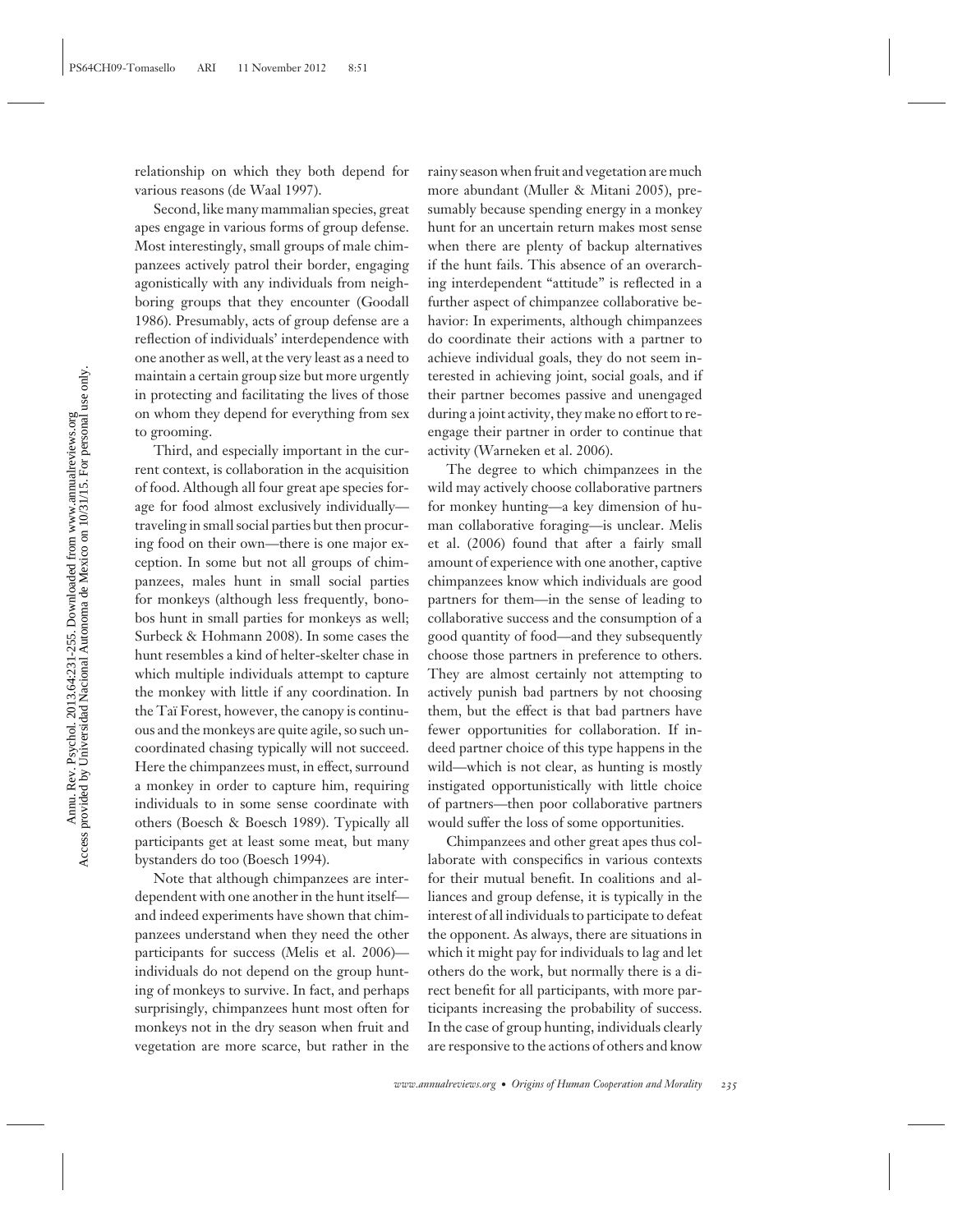that they need them for success; moreover, they seem to avoid bad partners, who suffer by not being chosen to participate in the collaboration, and typically everyone gets at least some meat at the end.

**Great ape sociality and "morality."** The individuals of many social species simply stay in proximity to one another, with little active social interaction beyond mating and/or fighting. Let us call this zero-order morality, as individuals are rarely if ever inhibiting or otherwise controlling their self-serving motivations in deference to others. Chimpanzees and other great apes—despite the importance of dominance in their everyday interactions—are much more social, and so in a sense more moral, than this.

On the evolutionary level, it is viable that in some contexts, great apes control their self-serving motivations in deference to others because they are somehow compensated for the loss. Sometimes the act is immediately mutually beneficial, and sometimes there is later reciprocity, but these may be conceptualized as individuals investing in others on whom they are dependent or with whom they are interdependent. The social situations that generate these opportunities for reciprocally mutualistic actions derive from complex social lives in which many different activities—from group defense to foraging to intragroup conflicts over mating to grooming—are important if an individual is to survive and thrive in the group.

On the proximate level, the empirical evidence would seem to suggest that great ape individuals do have some proximate mechanisms that are genuinely moral, in the sense that the individual acts to benefit the other without any direct anticipation or planning for any kind of payback. In the case of helping, and to a lesser degree with more costly food sharing, the proximate mechanism may be some kind of sympathetic concern for those for whom one has a positive affect based on their helping and/or sharing in the past (attitudinal reciprocity).

Great apes collaborate for mutual benefit, and it is not clear to what degree they might control their own self-serving motivations in

these collaborations. It would seem very little, except perhaps for sharing the food at the end of a group hunt (and then only to avoid fights). Certainly allies in a fight either within the group or against an external stranger do not attend to the needs of those allies. And since chimpanzees' group hunting of monkeys is not necessary for their survival, collaboration is not an obligatory part of their lives. In these collaborative interactions (to presage our comparison to humans), chimpanzees coordinate, but they show no commitment to their partner; they share food, but they have no sense of equality in doing so; they do their part, but they do not help their partner with its role in the collaboration; and they avoid bad partners, but they do not seem to resent them or punish them actively for being a bad partner alone—all of which means that individuals do not regulate their behavior in deference to the attitudes of their potential partners (there is no concern for self-reputation). One way to characterize chimpanzee collaboration is thus that individuals use their partner as a kind of social tool—which they know is necessary in the context—in order to get what they want. Neither partner is worried about what the other is getting out of it or how they are being judged as a partner by either their collaborator or any onlookers.

Overall, it is clear that great apes have genuine social relationships with others based on patterns of social interactions over time. A key pattern, perhaps *the* key pattern, is dominance: Disputes are settled by the dominant doing just what he wants to do, and the subordinate must simply defer. The morality of apes' social interactions—individuals inhibiting their immediate self-interest in favor of others—is governed mostly by their personal relationships; that is to say, individuals form prosocial relationships with others based on a kind of attitudinal reciprocity that develops as each individual helps those toward whom they have formed a positive attitude (precisely because they have helped them in the past). Individuals' actions thus reward those with whom they have a positive relationship and fail to reward, or even punish, those with whom they have a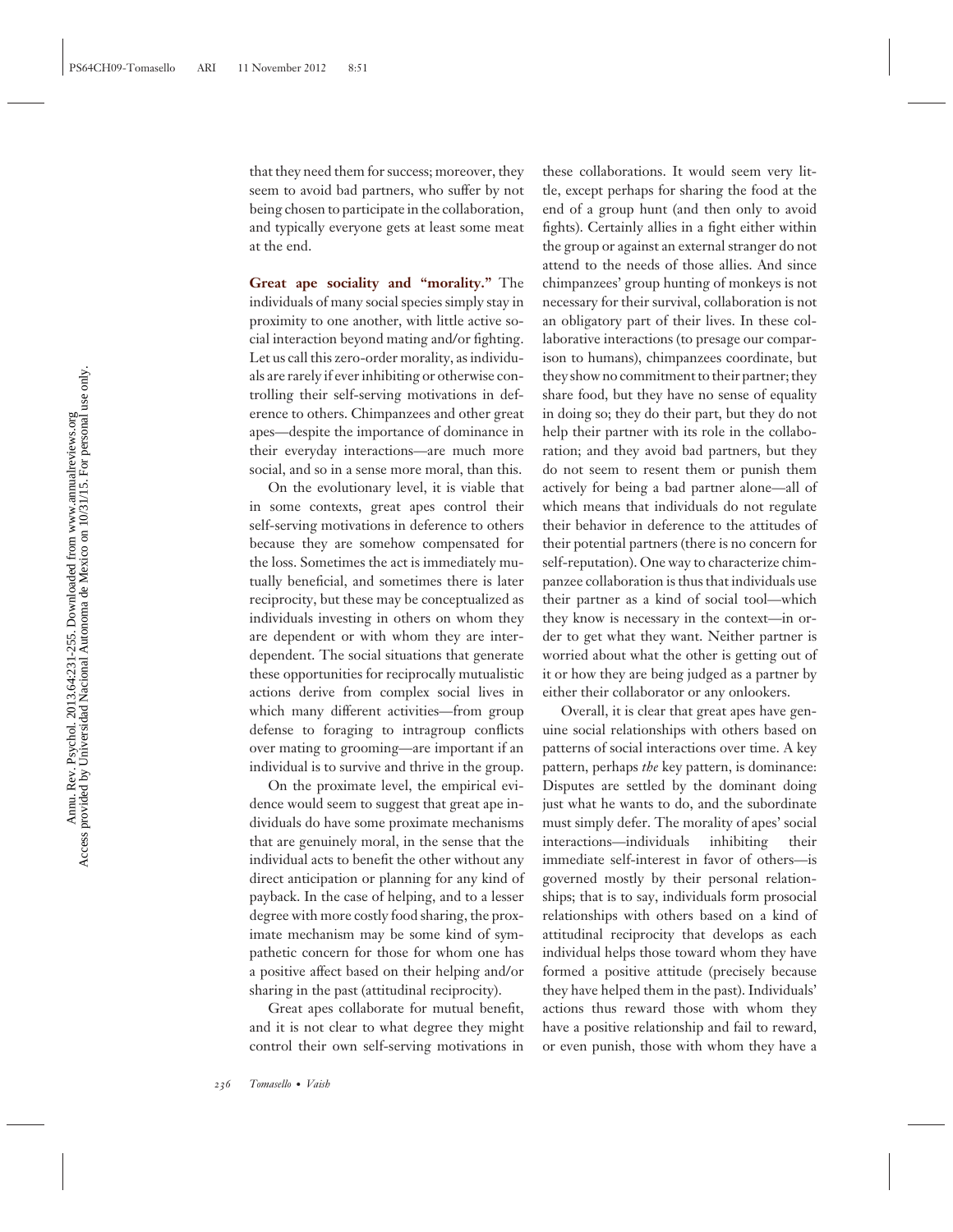negative relationship. Much human morality is based on this kind of attitudinal reciprocity as well, especially with family. It is just that humans have developed some other moral motivations and mechanisms in addition.

#### **The Evolution of Human Cooperation and Morality**

Even the smallest and seemingly simplest of human societies are cooperatively structured and organized in a way that the societies of other great apes are not. This can be clearly seen by looking at six key dimensions of social organization, with humans in each case doing things much more cooperatively than other apes (for a fuller account, see Tomasello 2011).

#### **The cooperative organization of human societies.**

*Subsistence*. All four species of nonhuman great apes forage basically individually. They may travel in small groups, but they procure and consume food on their own. The one exception to this pattern is the group hunting of chimpanzees, in which individuals surround a monkey and capture it in basically the same manner as social carnivores like lions and wolves. But even this is not really a collaborative activity in the human sense, as evidenced by the fact that the captor of the monkey only shares with others under duress (Gilby 2006), and no one shares more with those who participated in the hunt than with those who did not (Boesch 1994).

In contrast, humans procure the vast majority of their food through collaborative efforts of one type or another. Clear evidence is the fact that during their foraging, contemporary foragers help one another by doing such things as cutting a trail for others to follow; making a bridge for others to cross a river; carrying another's child; climbing a tree to flush a monkey for another hunter; calling the location of a resource for another to exploit while he himself continues searching for something else; carrying game shot by another hunter; climbing a tree to knock down fruit for others to gather; helping look for others' lost arrows; and helping repair others' broken arrows. Hill (2002) documents that the Ache foragers of South America spend from about 10% to 50% of their foraging time engaged in such altruistic activities—pretty much all of which would be unthinkable for nonhuman primates. At the end of their foraging, humans, unlike other apes, share the spoils of their collaboration fairly, even bringing it back to some central location to do so (Hill & Hurtado 1996).

*Property.* Great apes often respect the fact that another individual physically possesses some object or piece of food, and they do not start a fight for it (Kummer & Cords 1991). But the human institution of property is a cooperative regime through and through. Individuals may claim objects for themselves by virtue of mutually agreed-upon norms and institutions. For example, moviegoers may simply leave a sweater on their seat to claim at least temporary ownership. Not only do others mostly respect this signal, but if they do not respect it others will often intervene to enforce the absent individual's property rights. Similarly, in terms of food, Gurven (2004) documents how widespread the sharing and trading of food among humans in small-scale societies is. In assessing possible hypotheses to explain this pattern of widespread food sharing, Gurven concludes that it is probably multiply determined, and the big picture is not tit-for-tat reciprocity but rather "more complicated social arrangements, including those whereby important social support is provided only if one adheres to socially negotiated sharing norms" (p. 559). And of course in many small-scale societies a large role is played by a special kind of property exchange, the gift (Mauss 1954), which not only transfers property but also serves to establish and cement cooperative bonds as well as create obligations of reciprocation.

*Childcare and prosocial behavior.* In all four species of nonhuman great apes, mothers provide almost 100% of the childcare for their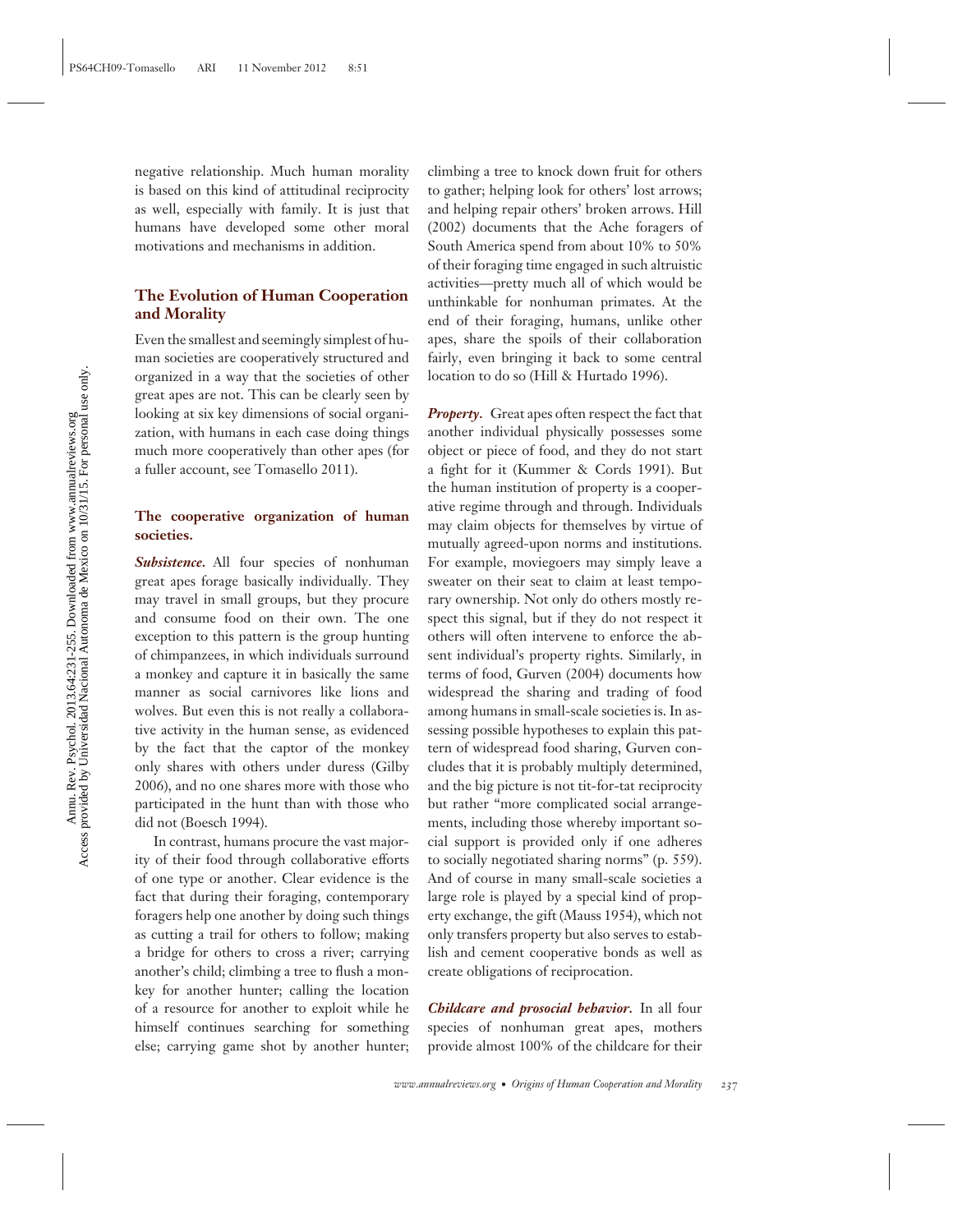child. In contrast, human mothers—both those in traditional societies and those in more modern industrialized societies—typically provide about 50% of the childcare for their child. Human fathers, grandparents, and other females all pitch in to help. Hrdy (2009) has in fact proposed that this so-called cooperative breeding may very well have been the instigating factor leading to humans' hypercooperativeness. In any case, humans do seem to sacrifice themselves for others—everything from donating blood to donating to charity to going to war for the group—in ways that other apes do not (Richerson & Boyd 2005; for experimental evidence, see Warneken & Tomasello 2006).

*Communication and teaching.* Great apes communicate basically to tell others what to do. In contrast, humans often communicate helpfully in order to inform others of things that are of interest to them, the recipients of the information (Tomasello 2008). Even in their very earliest nonverbal gestures, human infants use the pointing gesture to inform others of the location of objects they are seeking and to point out some interesting object to others only in order to share their excitement with another person (Liszkowski et al. 2004, 2006).

Deriving from this, human adults also inform young children of things they need to know, for their benefit. Although great ape juveniles learn much from the behavior of their parents and others, adults do not actively teach youngsters things in the way that humans do (Hoppit et al. 2008). Csibra & Gergely (2009) speculate that human teaching is absolutely critical to the human way of life, as children discern general principles of how things work and how one behaves in their society.

**Politics.** Politics is about social power, and the lines of social power are relatively clear for all four great ape species, with dominance and physical strength (including greater numbers on one side) ruling the day. In contrast, human forager societies are notoriously egalitarian. Dominance plays a much less powerful role than in other great ape societies, as the group exercises a kind of cooperative power in making sure that no individual becomes too powerful (Boehm 1999). Indeed, in human small-scale societies the most powerful individuals often obtain and retain their power not by dominating resources directly in the manner of other great apes, but rather by demonstrating both their ability to control resources and their cooperative propensities by distributing resources generously to others (Mauss 1954).

In terms of enforcement, in human smallscale societies peace is kept not only by retaliation for harms done and reconciliation after fights, as in great apes, but also by third-party enforcement. That is, human observers punish perpetrators who victimize others, sometimes at a cost to themselves, whereas there is no solid evidence of such third-party punishment in other great apes (Fehr & Fischbacher 2003, 2004; Riedl et al. 2011). Third-party punishment may be thought of as a kind of cooperative enforcement of peace and well-being in the group and plays a critical role in the creation and maintenance of social norms in general.

*Norms and institutions.* In many ways, the most distinctive feature of human social organization is its normative structure. Human beings not only have statistical expectations about what others *will* do—which all apes have—they also have normative expectations about what others *should* do. These vary across different cultures and form a continuum from moral norms (typically concerning harm to others) to social conventions. Thus, we all know and expect that people in our society should dress sedately for a funeral, and so anyone who wears a red shirt cannot plead ignorance and thus may be thought of as flaunting our norm without regard for our group. We may reasonably respond to this flaunting with disapproval, gossip, and, in egregious cases, by social ostracism which means that all of us must be ever vigilant about our reputations as norm followers (leading to various impression-management strategies; Goffman 1959). If the glue of primate societies is social relationships, the superglue of human societies is social norms.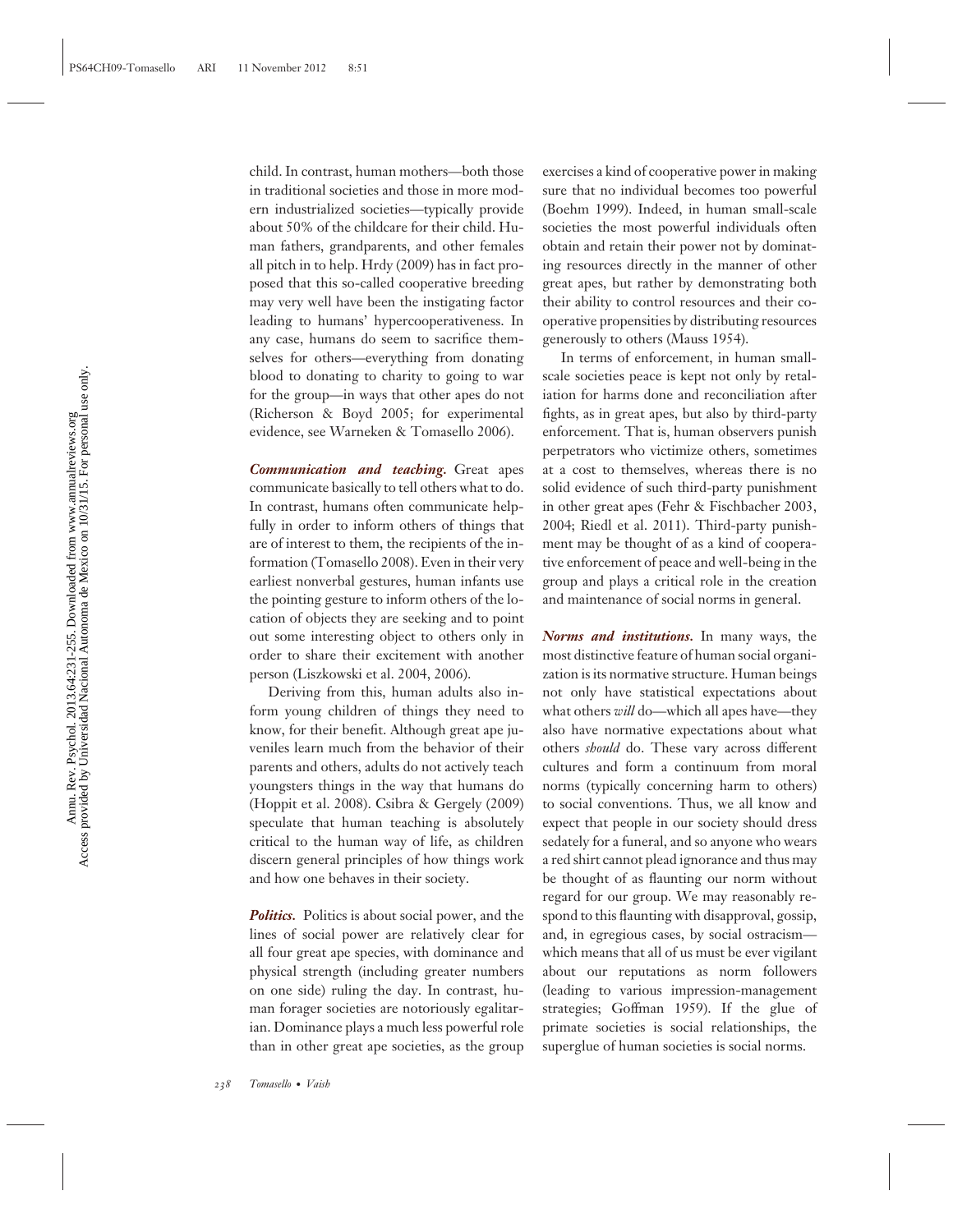The ultimate outcome of social norms in human groups is the creation of social institutions whose existence is constituted by the collective agreement of all group members that things should be done in a particular way. Institutions create both joint goals and individual social roles (for both persons and objects). Searle (1995) refers to the creation of these roles as the creation of status functions because as individual people and objects assume these roles, they acquire deontic powers. For example, in the process of trade, some objects (e.g., pieces of gold, special pieces of paper) have acquired in some societies the status of money and so play a special role in the trading process. And although nonhuman primates have some understanding of familial relatedness, humans assign special status to social roles such as "spouse" and "parent"—which everyone recognizes and which create certain entitlements and obligations. In the case of morality, the institutions of law and organized religion obviously interact in important ways with humans' natural proclivities for cooperation and norm following to produce an institutional dimension to much of human morality.

*Summary.* The ineluctable conclusion is thus that human social interaction and organization are fundamentally cooperative in ways that the social interaction and organization of other great apes simply are not.

**Two evolutionary steps: the interdependence hypothesis.** Tomasello and colleagues (2012) argue and present evidence that humans became ultracooperative in all of these many ways in two main evolutionary steps. They call their theory the interdependence hypothesis.

In a first step, something in the ecology changed, which forced humans to become collaborative foragers: Individuals had to be good collaborators or else starve. In collaborative interactions of this type, individuals developed new skills of joint intentionality and new forms of second-personal social engagement. Individuals became interdependent with one another, such that each individual had a direct

interest in the well-being of others as partners. Thus, during a mutualistic collaboration, if my partner is having trouble, it is in my interest to help her, since performance of her role is vital to our joint success. Moreover, if I have some sense of the future, if one of my regular partners is having trouble at any time, I will help her so that I will have a good partner for tomorrow. Interdependence thus breeds helping. And the fact of partner choice helps to keep everyone cooperating and helps control cheating, as all individuals (who have the requisite cognitive abilities) know that others are judging them for their cooperativeness and that their survival depends on others choosing them as a partner. The result is that if I monopolize all the food at the end of the foraging instead of sharing it equitably, or if I slack off on my work during the foraging, others will simply exclude me the next time. This social selection of partners in interdependent contexts thus advantages good cooperators. The result was what one may call a joint morality, in which individuals helped others with whom they were interdependent, considered those others to be equally deserving of their share of the collaborative spoils, and felt answerable to others (as others were answerable to them) for being a good partner.

In a second step, as modern humans faced competition from other groups, they scaled up these new collaborative skills and motivations to group life in general. With a constant threat from other groups, group life in general became one big interdependent collaboration for maintaining group survival, in which each individual had to play his or her role. In these larger cultural groups—typically with a tribal structure comprising smaller bands—many interactions were not based on personal histories of individuals with one another but rather on group membership alone. It was thus crucial for each individual to do things the way that "we" as a group do them, that is, to actively conform to the ways of the group in order to coordinate with others and display one's group membership. This kind of group-mindedness, underlain by skills of collective intentionality, engendered truly impersonal, agent-neutral, objective social norms.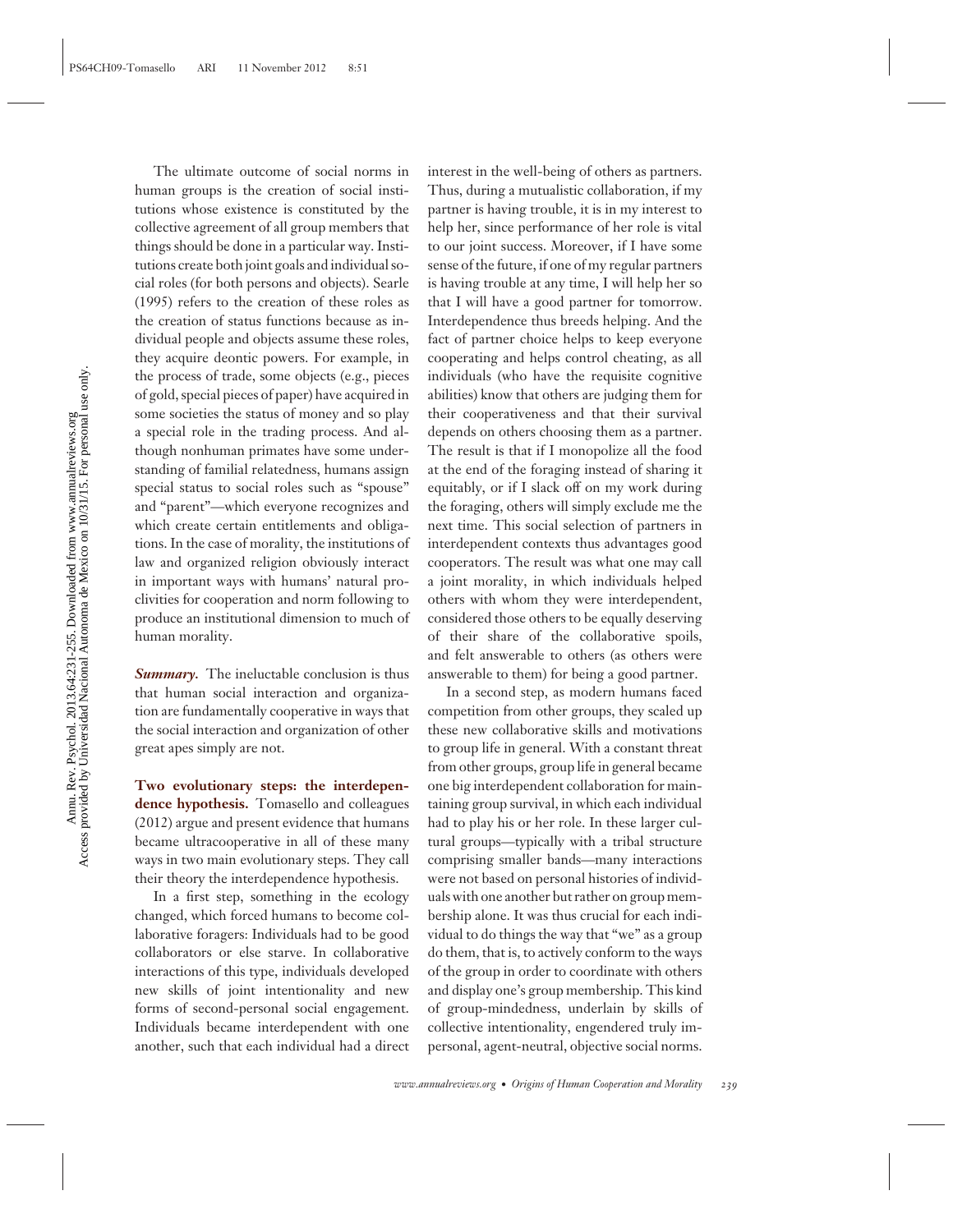Humans not only assiduously follow such norms themselves, but they also enforce them in an impersonal manner on all in the group, including even on themselves through feelings of guilt and shame. The result was what one may call a collective morality, in which individuals regulated their actions via the morally legitimate expectations of others and the group morally legitimate by their own assessment engendering what some have called normative self-governance (Korsgaard 1996).

An argument could be made that contemporary humans are less cooperative than were their forebears at either of these two previous periods. But contemporary humans are in the process of adapting their cooperative skills and motivations to novel conditions, namely, the mixing together of people from different ethnic groups into modern cities, along with the emergence of important institutions such as law and organized religion. Our assumption is that the two key steps in the evolution of human cooperation, and thus morality, took place before the advent of agriculture and cities, and law and organized religion, as humans first became obligate collaborative foragers and second created cultural groups that competed with one another.

#### **ONTOGENETIC ORIGINS OF HUMAN MORALITY**

The classic theoretical perspectives on the ontogeny of human cooperation and morality were laid out centuries ago by Hobbes and Rousseau. Hobbes believed that humans were naturally selfish and that society, including the force of a central government, was necessary for people to become cooperative. Rousseau, on the other hand, believed that humans were more naturally cooperative and that as they entered society as children, they were corrupted.

The reality of course is that young children are both selfish and cooperative. The interesting question here is how they become moral beings that have concerns for the well-being of others in the group and at the same time look out for their own individual interests. The

difference between ontogeny and phylogeny in this context is that young children are born into a cultural world already full of all kinds of moral norms and institutions. In Piaget's (1997/1932) classic account, children's earliest premorality is basically respect for and conformity to the norms and rules of adults, based on a respect for authority. They only later come to understand how these norms and rules essentially work as agreements among peers of equal status in a community.

Our contention here is that young children before about 3 years of age may not really understand social norms as such. Instead, they may be responding only to adult imperatives and not to the force of any agreements among members of their group. And so our ontogenetic account parallels our phylogenetic account. In their first step toward human morality, young children collaborate with and act prosocially toward other specific individuals. In their second step, they begin to participate in the social norms and institutions of their culture. These two steps—an initial second-personal morality followed by a more norm-based morality—take infants into a full-fledged human morality.

#### **Toddlers' Second-Personal Morality**

Human infants begin forming social relationships with others during the first year of life. They also presumably have some sense of their dependence on, if not interdependence with, other people. Although young children are of course selfish in many situations, in many other situations they subordinate their self-interests in order to do such things as collaborate with others, sympathize with and help others, and share resources with others. They also evaluate others in terms of such cooperative behaviors and begin to help and share with others more selectively as a result.

**Collaboration and commitment.** Young children are surprisingly skilled collaborative and cooperative partners. Already early in the second year of life, toddlers can take turns to achieve social coordination with others (e.g.,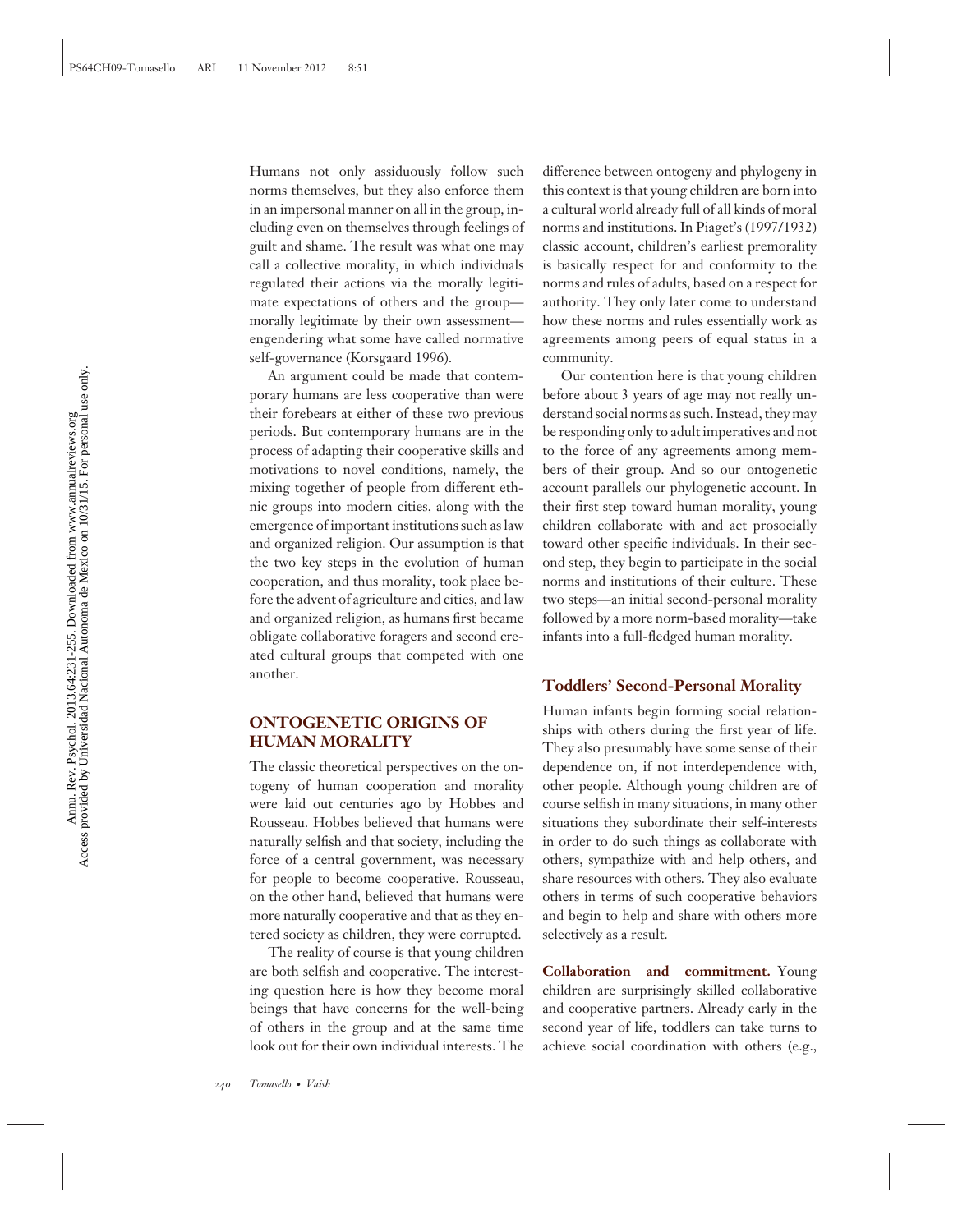Eckerman et al. 1989, Eckerman & Didow 1989). More relevant for our purposes, young children are motivated to participate jointly in joint activities: When a cooperative activity breaks down (such as when the partner suddenly stops participating), 18-month-olds and 2-yearolds, and to some degree even 14-month-olds, actively try to re-engage the partner in order to continue the joint activity rather than attempt to continue the activity by themselves (Warneken et al. 2006,Warneken & Tomasello 2007). Strikingly, this is true even when the partner is not needed for the child to complete the activity (Warneken et al. 2012).

Thus, children do not view their collaborative partner as a social tool to achieve their own goal but rather in a truly collaborative light. This is in contrast to chimpanzees, which do not show this motivation for jointness in their collaborative behavior, as discussed above (Warneken et al. 2006). Indeed, when given a free choice of how to obtain food, chimpanzees choose a solo option over a collaborative one, whereas 3-year-old children more often choose the collaborative option (Rekers et al. 2011). These findings together point to a fundamental human drive to collaborate with others to achieve joint and shared goals.

Furthermore, once people have formed a joint goal, they feel committed to it: They know that opting out will harm or disappoint the others, and they act in ways that prevent this. Recent work has revealed that even toddlers show an understanding of such commitments. For instance, when working jointly with a partner on a task that should result in both actors receiving a reward, 3.5-year-olds continue to work until the partner has received his reward even if they have already received their own reward earlier in the process (Hamann et al. 2012). Moreover, when 3-year-olds need to break away from a joint commitment with a partner, they do not simply walk away but "take leave" from the other as a way of acknowledging and asking to be excused for breaking the commitment (Gräfenhain et al. 2009).

Thus, even very young children are social, collaborative, and cooperative beings who view

their collaborative and cooperative efforts as inherently joint. Such jointness makes children interdependent; they need the other to achieve their (social) goals, and they know that the other needs them. They thus experience collaboration and cooperation as committed activities. Certainly by 3 years of age, children feel responsible for their joint commitments and either make an effort to honor them or "apologize" for breaking them. From early on, then, children show strong signs of interdependence.

**Sympathy and helping.** Young children and even infants demonstrate remarkable prosocial tendencies. By 14 to 18 months of age, they readily engage in instrumental helping such as picking up an object that an adult has accidentally dropped or opening a cabinet door when an adult cannot do so because his hands are full. They do not do these things in control situations that are similar but in which the adult does not need help; for instance, they do not pick up an object the adult has thrown down intentionally or open a door he approaches with no intention of opening it (Warneken & Tomasello 2006, 2007). Toddlers even help others at some cost to themselves (Svetlova et al. 2010). Importantly, infants' helping is not limited to completing others' action goals. Thus, when 12-month-old infants see an adult searching for an object that they know the location of, they point to direct the adult's attention to it (Liszkowski et al. 2006, 2008). Given that infants themselves do not gain anything by providing this information, their informative pointing may be considered a prosocial act.

A common belief is that young children become prosocial as a result of encouragement and rewards from adults. However, in a recent study, when 20-month-old children were materially rewarded for their helpful behavior, their helpfulness actually decreased over time once the reward was taken away; children who were not rewarded at all or received only verbal praise maintained a high level of helpfulness throughout (Warneken & Tomasello 2008). Following the logic of overjustification, this finding suggests that young children's motivation to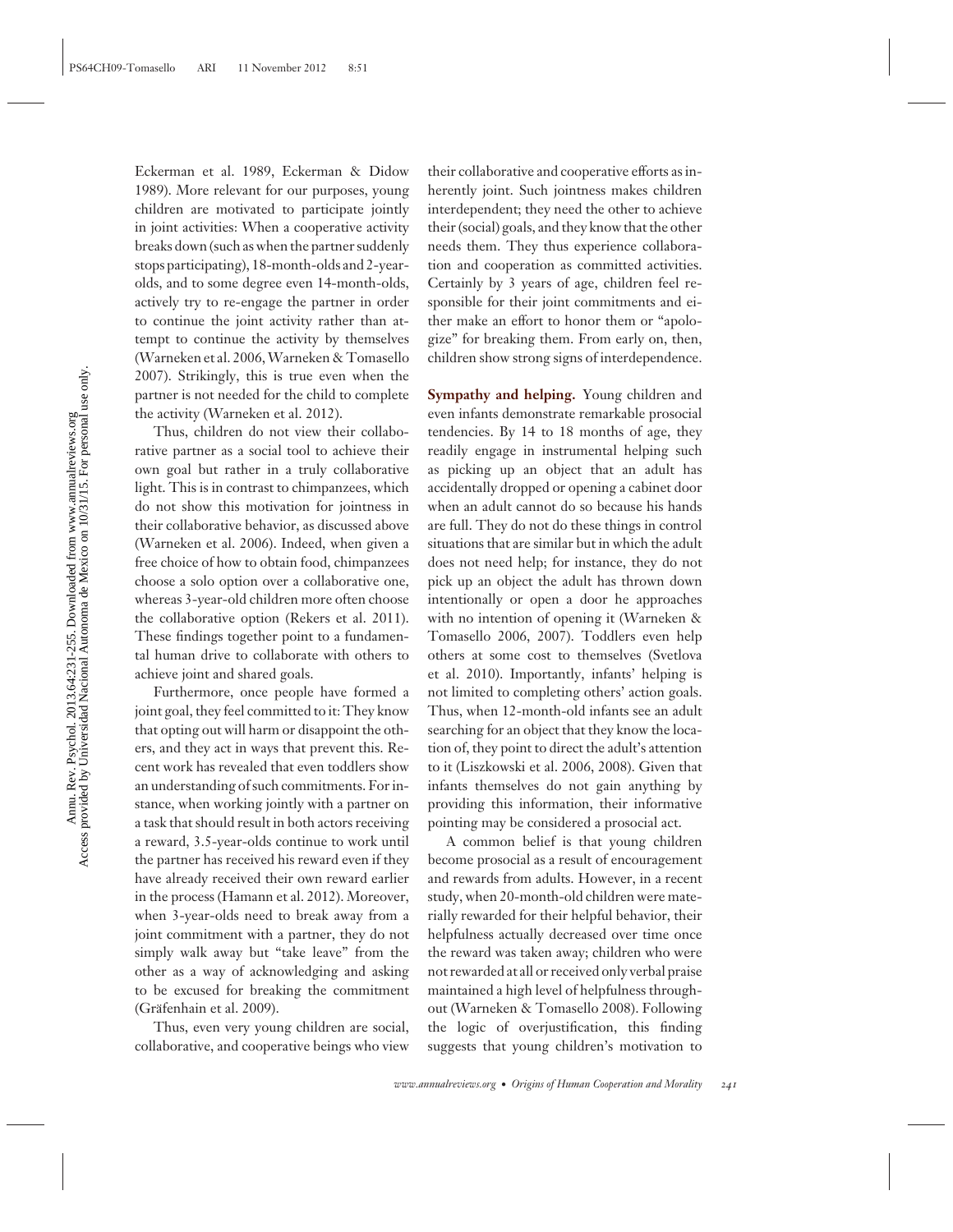extrinsic rewards, and indeed it is undermined by such rewards (Lepper et al. 1973). Reinforcing this finding, Hepach and colleagues (2012b) found, using a physiological measure of children's arousal, that 2-year-olds are not motivated primarily by a need to help a person themselves (and thus to benefit themselves via reciprocity or an improved reputation) but rather by a need just to see the person helped. During this same early period, young

help is intrinsic and not dependent on concrete

children also begin to provide comfort and assistance to those in emotional distress, such as a person who is in pain after bumping her knee or is upset about her broken teddy bear (e.g., Bischof-Kohler 1991, Eisenberg & Fabes ¨ 1998, Zahn-Waxler et al. 1992). The concern children show for a distressed individual correlates with and is thought to motivate their prosocial acts toward that individual (Eisenberg & Miller 1987). Strikingly, young children's concern is not an automatic response to distress cues but rather a flexible and sophisticated response. This has recently been shown in two ways. First, 1.5- and 2-year-old children show concern and subsequent prosocial behavior toward a victim of harm even if the victim expresses no overt distress cues while being harmed (Vaish et al. 2009). Second, 3-year-old children show reduced concern and prosocial behavior toward a crybaby, i.e., a person who is considerably distressed after being very mildly inconvenienced, than toward a person who is similarly distressed after being more seriously harmed (Hepach et al. 2012a; see also Leslie et al. 2006). Thus, children's sympathetic responses take into account not only the presence or absence of distress cues from a person but also the contextual cues surrounding the distress. From early in ontogeny, then, sympathy is a multidetermined and thus reliable response (see Hoffman 2000, Vaish & Warneken 2012).

Around the same time that young children demonstrate these remarkable prosocial behaviors themselves, they also show a preference for prosocial over antisocial others. Indeed, even early in the very first year, infants distinguish prosocial from antisocial characters and prefer to touch prosocial characters (Hamlin & Wynn 2011, Hamlin et al. 2007, Kuhlmeier et al. 2003). These preferences soon become evident in children's prosocial behaviors. By age 2 years, for instance, toddlers help those who were helpful to them in previous interactions more than those who were not helpful, demonstrating direct reciprocity (Dunfield & Kuhlmeier 2010). Just a year later, children also demonstrate indirect reciprocity: For instance, 3- to 4-year-old children reduce their prosocial behavior toward an individual who caused or intended to cause harm to another individual (Kenward & Dahl 2011, Vaish et al. 2010). Through such selective helping, young children demonstrate their recognition of and preference to interact and cooperate with those who are prosocial and their avoidance of those who are harmful or noncooperative, both toward them and toward others.

Moreover, and in line with our evolutionary analysis, there is evidence that children help an individual more in a collaborative context than a noncollaborative context. In a recent study, Hamann et al. (2012) showed that 3.5-year-olds are more likely to help a peer attain a reward when they previously attained a reward by participating in a collaborative task with the peer than when they previously attained a reward without participating in a collaborative task. On the other hand, although chimpanzees do show some prosocial behaviors toward humans and conspecifics (e.g., Melis et al. 2011, Warneken & Tomasello 2006), this behavior is not affected by whether the context is a collaborative or a noncollaborative one (Greenberg et al. 2010). This is consistent with the idea that human prosocial behavior evolved in interdependent, collaborative contexts.

Together, these findings on infants' and toddlers' instrumental helping, informative pointing, concern, comforting, and selective helping of harmed and/or cooperative others demonstrate that from early on, children are tuned to others' needs and emotional states and are motivated to act prosocially toward them. Moreover, the research shows that children's early prosociality is the real thing in that it is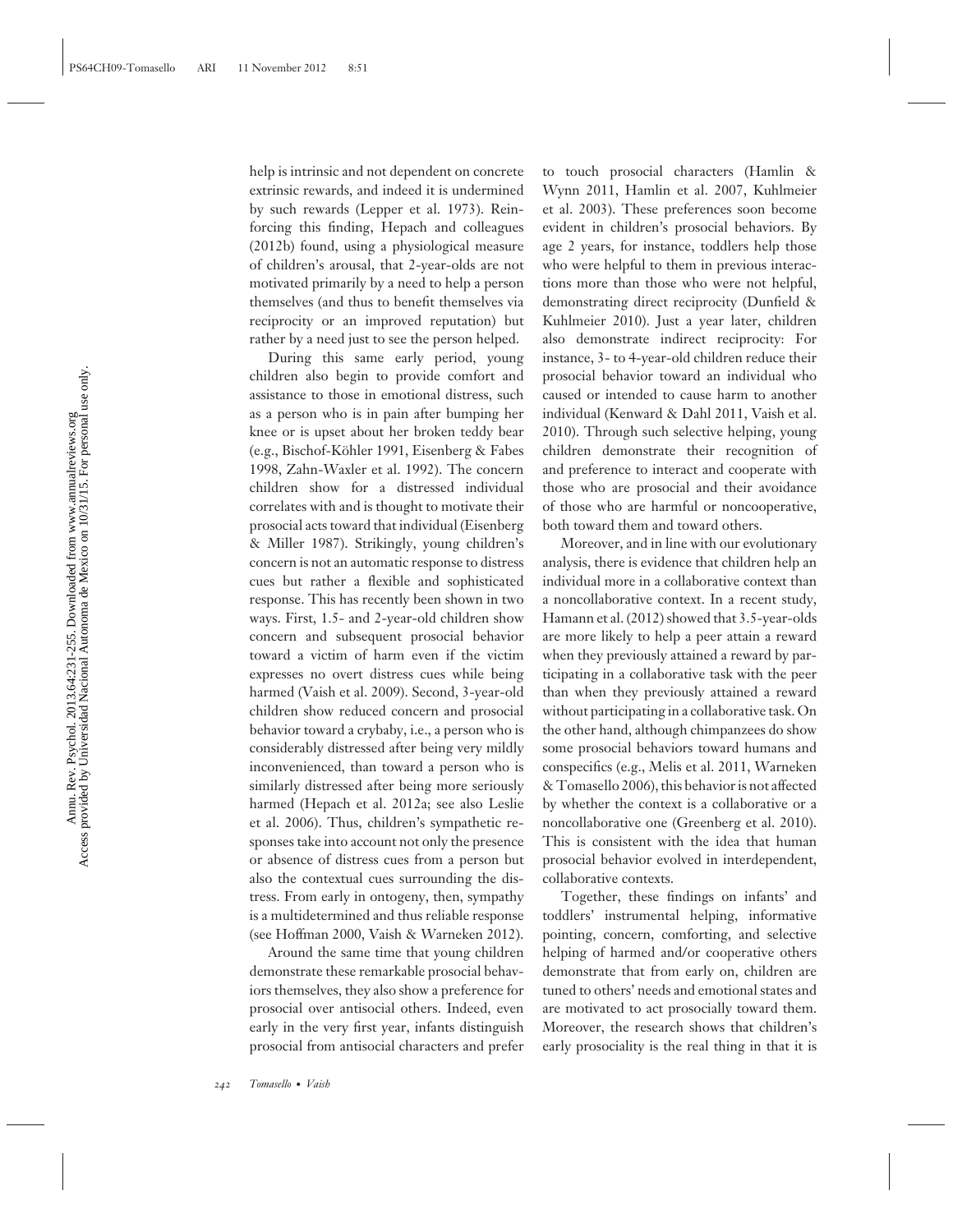intrinsically motivated, based in concern for others, grounded in an interpretation of the situation, flexible depending on interactions and evaluations of others, and facilitated by collaboration.

**Equality and sharing.** Young children's prosocial proclivities are apparent not only in their helping and sympathizing but also in their sharing behaviors. Naturalistic observations suggest that as early as 8 months of age, infants may show or give toys to parents, other infants, siblings, and strangers, even when resources are low (e.g., Hay 1979, Rheingold et al. 1976). With development, sharing becomes increasingly selective: Even 12-monthold infants make some distinctions between recipients of their prosocial actions, being more likely to share objects with their peers and with their own mothers than with the peers' mothers (Young & Lewis 1979).

Some experimental work on early sharing suggests, however, that toddlers are not so willing to share. For instance, spontaneous sharing of food was not found among 18- or 25 month-old children in an experimental setting (Brownell et al. 2009). Furthermore, 3- to 4 year-olds are generally found to be selfish in their distributions, whereas at 5 to 6 years of age, children show a greater sense of equality and fairness (Fehr et al. 2008, Lane & Coon 1972, Rochat et al. 2009). However, these experimental studies involved windfall situations in which a child is given some resources by a third party without having to work for them and must relinquish some resources to demonstrate fairness. Such situations are removed from the evolutionary mechanisms that we believe likely shape these phenomena in early ontogeny. Our hypothesis is that from early in ontogeny, children's sharing and fairness-related behaviors should reflect the effects of the collaborative foraging context of early humans, in which one shares the spoils equally among those who took part in the collaborative effort. We thus argue that prior work has underestimated children's sensitivity to equality because it has not provided the relevant context.

Accordingly, recent work shows that 3-yearold children who have obtained rewards by working collaboratively with each other divide up their spoils equitably rather than monopolizing them, even when the resources could easily be monopolized (Warneken et al. 2011). This is in stark contrast to chimpanzees, whose strong tendency to compete over the spoils of collaborative efforts severely limits their collaboration (Melis et al. 2006). Most strikingly, 3-year-old children are also more likely to divide up their rewards equally if they obtained the rewards by working collaboratively than by working individually or receiving a windfall (Hamann et al. 2011).

Young children not only distribute resources equally themselves but also distinguish equal from unequal distributions and prefer equal distributors and distributions. For instance, Schmidt & Sommerville (2011) showed that 15-month-old infants expect resources to be distributed equally among recipients. Geraci & Surian (2011) further showed that when 16-month-olds see one distributor being fair toward a recipient (by distributing resources equally between the recipient and a second individual) and another distributor being unfair toward the same recipient, they expect the recipient to approach the equal distributor, and in a manual choice task, they themselves show a preference for the equal distributor. These preferences also play out in the distribution behavior of somewhat older children: 3.5-year-olds distribute more resources to individuals who have previously shared with others than to individuals who have not shared (Olson & Spelke 2008), although to our knowledge, whether children would give more resources to equal than to unequal distributors remains an unexplored question.

Over the course of development, children's resource distribution moves beyond only equality and becomes more sensitive to reciprocity norms, relationships, and the behaviors of others. Thus, around 3 years of age, children's sharing of toys with a peer increases if that peer had previously shared toys with them, suggesting a sensitivity to direct reciprocity by this age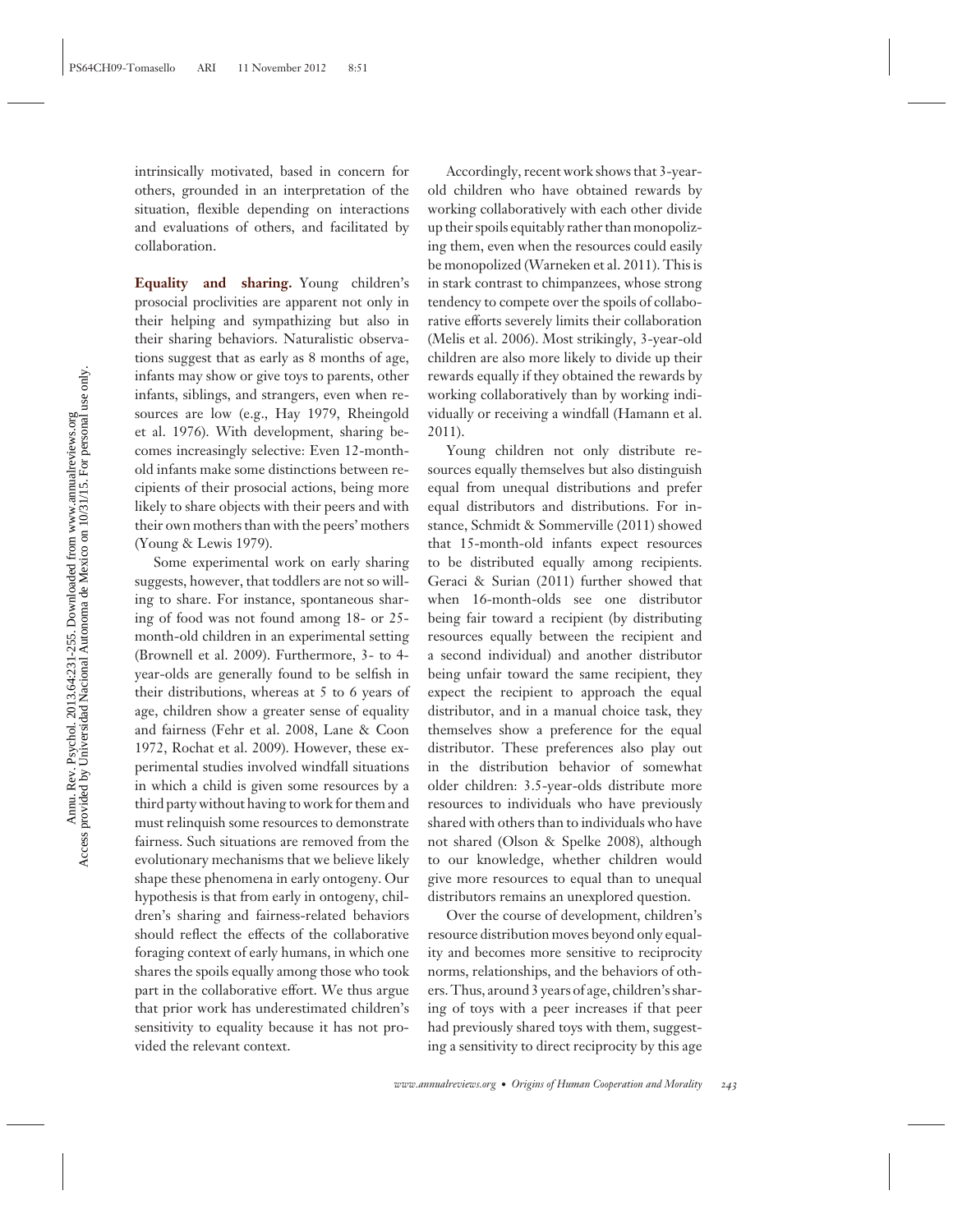(Levitt et al. 1985). Moreover, 3-year-olds display negative emotional responses to distributions in which they receive less, and indeed, even occasionally when they receive more than another child (LoBue et al. 2011). By about 4 years of age, children share (even at a cost to themselves) with their friends more than with nonfriends or strangers (Birch & Billman 1986, Moore 2009), and by 8 years of age, children share more with their in-group than their outgroup members (Fehr et al. 2008).

A full-blown concept of fairness, i.e., an understanding of distributive justice or the proper way to divide up resources among people taking into account multiple factors (Nisan 1984), begins to emerge only in the school years. In the traditional work on the development of fairness, children are presented with hypothetical fair or unfair scenarios and are interviewed about their responses to the scenarios. This work has revealed a developmental trend such that young children progress from considering largely irrelevant characteristics of recipients such as desire, age, or height, to a preference for equal division of resources at about 5 or 6 years of age, to a preference for reward in proportion to the input (i.e., equity) among children older than 6 years of age (e.g., Damon 1975, Hook & Cook 1979). Eventually, children move beyond the equity rule to integrate both need and merit information (see Damon 1977). By 8 years of age, children can vary their allocation decisions appropriately depending on context. For instance, they rely on the principle of equity in a reward-for-work context, of equality in a voting context, and of need in a charity context (Sigelman & Waitzman 1991; see also Enright et al. 1984).

Interestingly, however, a recent study showed that the context of collaboration facilitates even young children's understanding of equity (Ng et al. 2011). In this study, children were presented with scenarios in which one giver gave an equal proportion of his resources to himself and a receiver, whereas another giver gave himself a greater proportion than the receiver. The scenarios differed in whether the givers had obtained the resources by working collaboratively with the receiver or by working individually. Even 3-year-olds judged the fair giver—the one who gave an equal proportion—to be nicer than the unfair giver, but only in the collaborative context; children did not distinguish the proportional distributions in the individual context. Thus, in a collaborative context, which we argue is highly relevant for resource distribution, even preschoolers demonstrate sophisticated intuitions about proportional distribution, which is central to the full-fledged concept of fairness.

In sum, recent work has provided evidence for a surprisingly early ontogenetic emergence of sharing and the foundations of fairness, at least in the sense of equality. Toddlers, and to some degree even infants, show a sense of equality in resource distributions, in particular when examined in collaboration situations. Moreover, when faced with the choice of interacting with or distributing resources to others, even very young children show a preference for individuals who distribute to others equally. In collaborative situations, they also show sensitivity to a critical aspect of fairness—equity. Thus, sharing and some foundational aspects of fairness appear early in moral development, especially in early collaborative and cooperative contexts. They are an important aspect of toddlers' second-personal morality and are, we argue, the seeds of the full-fledged norm-based sense of fairness that emerges later in development.

**Summary.** Evidence is mounting for a remarkably rich and multifaceted morality, in the sense of prosociality, very early in human ontogeny. Toddlers and even infants readily engage in collaborative activities with others and recognize the jointness, or interdependence, therein. They also help others in a variety of ways, even when it does not benefit them to do so, and they show a sense of equality in dividing up resources in some situations. Importantly, toddlers help others more and are more likely to share equally with them when they are collaborating with them, providing support for our hypothesis that it was within the context of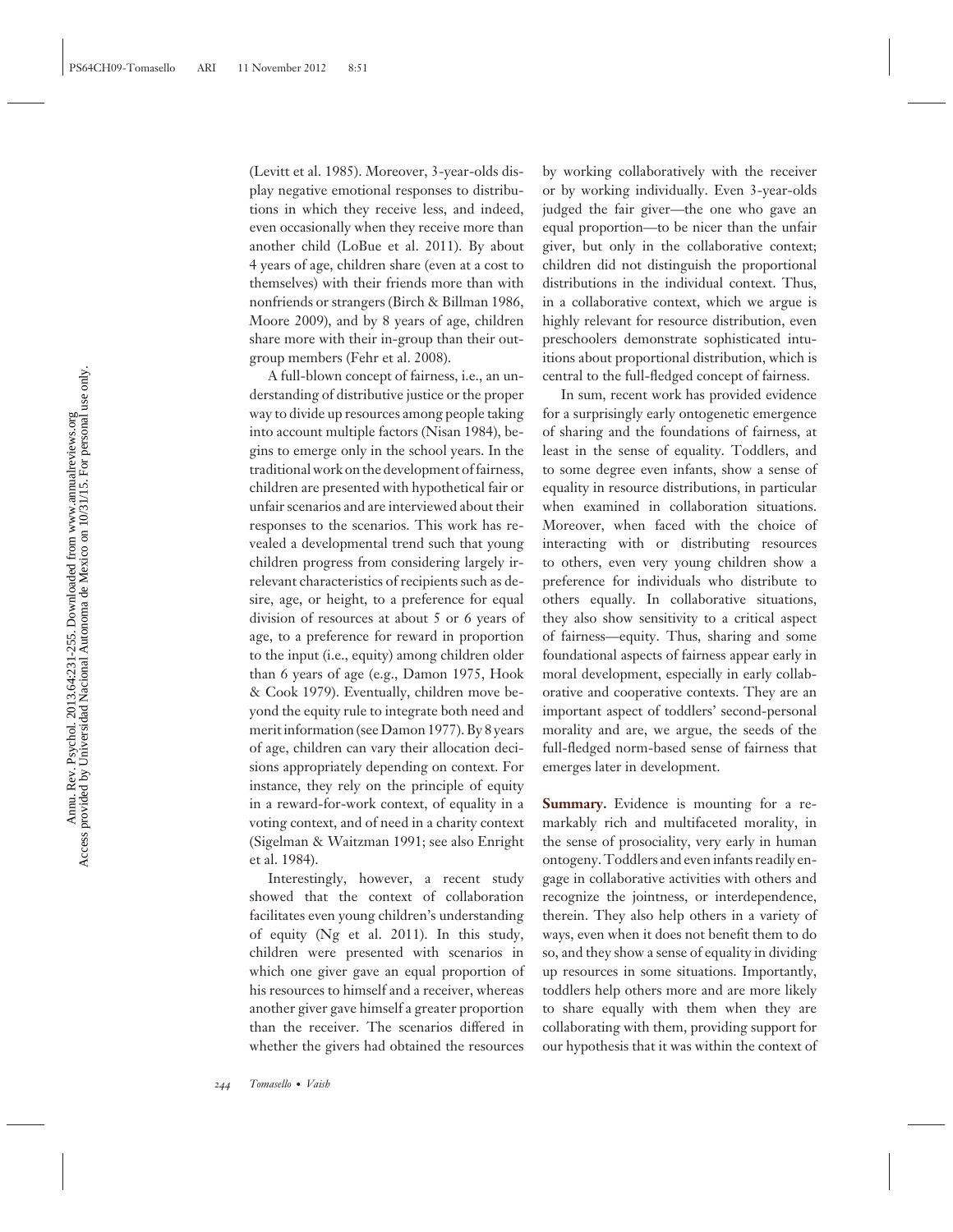collaboration or interdependence that prosocial behavior likely emerged. Toddlers also evaluate others in terms of their prosocial and cooperative behaviors and withdraw their helping and sharing from noncooperative individuals.

Still, all of these behaviors and evaluations are, we argue, based less in a normative, agentneutral understanding of morality that applies to everyone equally and more in a secondpersonal morality based on personal relationships and social emotions (Darwall 2006). Thus, toddlers view others primarily from their own individual standpoint based on their own evaluation of whether the others' behavior is deserving of sympathy or blame. This is the first stage of morality, but it is not a fully adultlike morality; the critical second stage of normbased, agent-neutral morality is still to come.

#### **Preschoolers' Norm-Based Morality**

Toddlers certainly respond when adults enforce norms, for example, when adults tell them things such as, "We don't hit other children." They thus seem to follow all kinds of social norms. It is not clear, though, whether they are responding to the norm per se. They could equally be responding simply to the adult's individual imperative utterance that they do or do not do something at that moment. But responding to the norm itself means responding to something more general and timeless than that.

In adult society, social norms are mutual expectations, indeed mutual agreements or commitments, about the way that individuals ought to behave in certain situations. Norms go beyond the particular—they are general and agent neutral—in at least three ways. First, social norms articulate an objective standard of behavior that is mutually known by all in the group: In situations like this, one ought to behave like that—and we all, including you, know this. Second, the force of the norm is not individual opinion but rather group opinion (or perhaps some other larger entity such as the group's gods), based ultimately in an agreement or commitment into which each

individual enters. It is not just that I don't like you doing that, but rather that it is wrong, and we (including you) have agreed that we don't behave like that. Third, the norm applies to everyone in the group (or perhaps subgroup) equally, including the self. "One" does not behave like that in this group, and that applies to me as well. Social norms are thus mutually known group expectations and commitments, with respect to group-known standards, which all group members are expected to respect.

Until there is more research, we may remain agnostic about precisely how toddlers understand social norms as adults enforce them, and in particular whether they understand their generality and agent neutrality. However, starting at approximately 3 years of age, children begin enforcing social norms on others, and the way they do this provides strong evidence that they have begun to understand social norms as something that goes beyond individuals and, importantly, beyond themselves.

**Enforcement of social norms.** As documented above, toddlers socially evaluate other persons in selectively helping and sharing with them depending on, essentially, whether they view them as nice or mean. In addition, toddlers are building up knowledge of what the norm is, statistically speaking, in many situations. They thus learn and apply words such as broken, dirty, and bad to situations that violate standards and are thus not "normal" (Kagan 1981). But beyond avoiding mean people and noticing statistical irregularities, children approximately 3 years of age also begin to actively intervene in situations—either physically or in acts of verbal protest—to try to set right deviations and violations of the norm. Crucially, they do this from a third-party stance, when they themselves are not directly involved or affected by the norm violation, and they often do this with normative language, using generic terms that explicitly mark the generality and agent neutrality of the judgment.

For example, in a recent study (Vaish et al. 2011b) children and two puppets each created a drawing or a sculpture, after which one puppet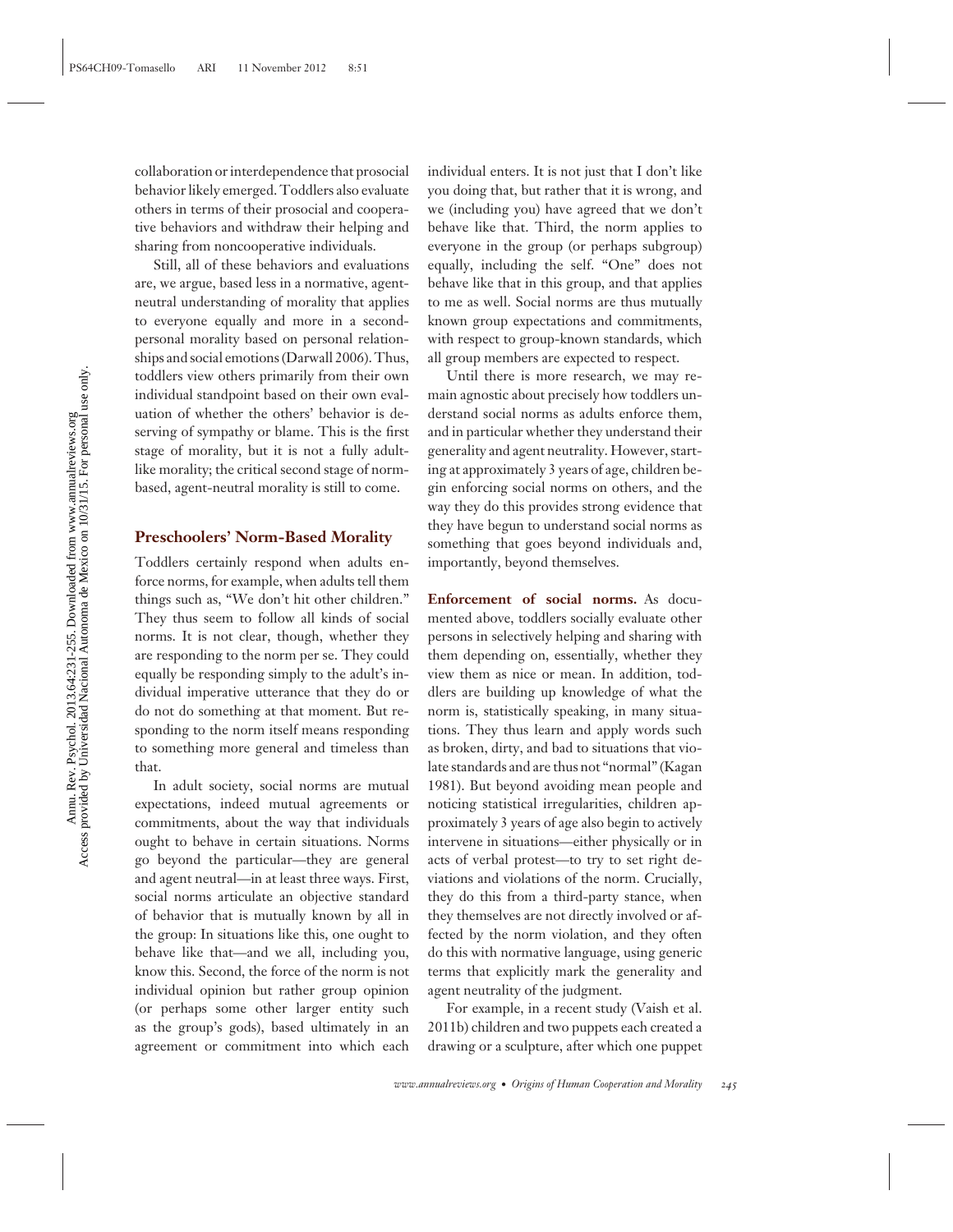(the recipient) left the room.When the remaining puppet (the actor) then began to destroy the recipient's creation, 3-year-olds protested verbally against the actor's actions. Impressively, approximately one-quarter of the children protested using normative language such as "You can't do that," versus, for instance, imperatives or desire-dependent language such as "I don't want you to do that" (Searle 2001). Pilot work with 2-year-olds showed almost no protest in such situations. Rossano et al. (2011) found something very similar: 3-yearolds protested, again sometimes normatively, when one puppet threatened to take home or throw away another puppet's possession, whereas 2-year-olds only protested in an agentspecific manner (when the actor acted on the children's possessions and thus directly caused harm to them) but not in an agent-neutral manner. In both of these studies, 3-year-olds went beyond objecting to harm done to them and applied the moral norm against causing harm in an agent-neutral way: on behalf of someone else, as a disinterested enforcer, with the judgment marked as applying generally to all in the group.

Beyond protesting verbally, children demonstrate several other enforcement-like behaviors during third-party moral transgressions. For instance, 3-year-olds who witness an actor destroying an absent recipient's artwork later tattle to the recipient about the actor's actions, perhaps as a way to have the transgressor punished (Vaish et al. 2011b). Children of this age also carry out restorative justice by returning to a victim what a thief had stolen (Riedl et al. 2011). They thus intervene and respond to third-party moral transgressions in multiple ways that provide converging evidence for their emerging agent-neutral morality.

Interestingly, and perhaps even more tellingly, 3-year-old children also intervene and protest when someone violates a conventional norm, in which there is no harm involved. Thus, Rakoczy and colleagues (2008) had children watch as a puppet announced that he would now "dax," but he then performed a different action than the one the child had previously seen an adult doing and calling "daxing." Most children objected in some way, even though the game was a solitary activity so that playing it incorrectly did not harm, or even inconvenience, anyone. Again, as with moral norms, children often used normative, generic language such as "No, it does not go like that!" Two-year-olds protested to some extent in this study, but almost always imperatively rather than normatively. Importantly, children were not just objecting to the fact that the puppet did not perform the action he said he would, as a subsequent study obtained the same results with a nonverbal indication of the game context: A particular action was acceptable when carried out in a particular location that marked the appropriate context for the action, but not when it was carried out in a different location that marked a different, inappropriate context for the action (Wyman et al. 2009).

Three-year-olds' emerging understanding of social norms as agreements among people is especially clear in studies involving joint pretense. In studies by Rakoczy (2008) and Wyman et al. (2009), 3-year-old children again objected—in much the same way as in the other studies of moral norms and game rules—when a puppet used a wooden block as a pretend sandwich if the child and an adult had previously designated that block as pretend soap ("No, one can't eat that. It's soap!"). When the same block was later designated as a sandwich in a different game, then children objected if it was used as soap. This flexible behavior clearly demonstrates that young children can, at least in pretense contexts, understand that the norms constituting the game are, in a sense, agreements that can be changed.

Finally, even further evidence for young children's understanding of the basic workings of social norms is provided by their selective enforcement of different types of social norms depending on group membership. Thus, children not only distinguish moral from conventional norms on multiple levels (see, e.g., Turiel 2006), but they also enforce the two distinctly. In particular, when 3-year-old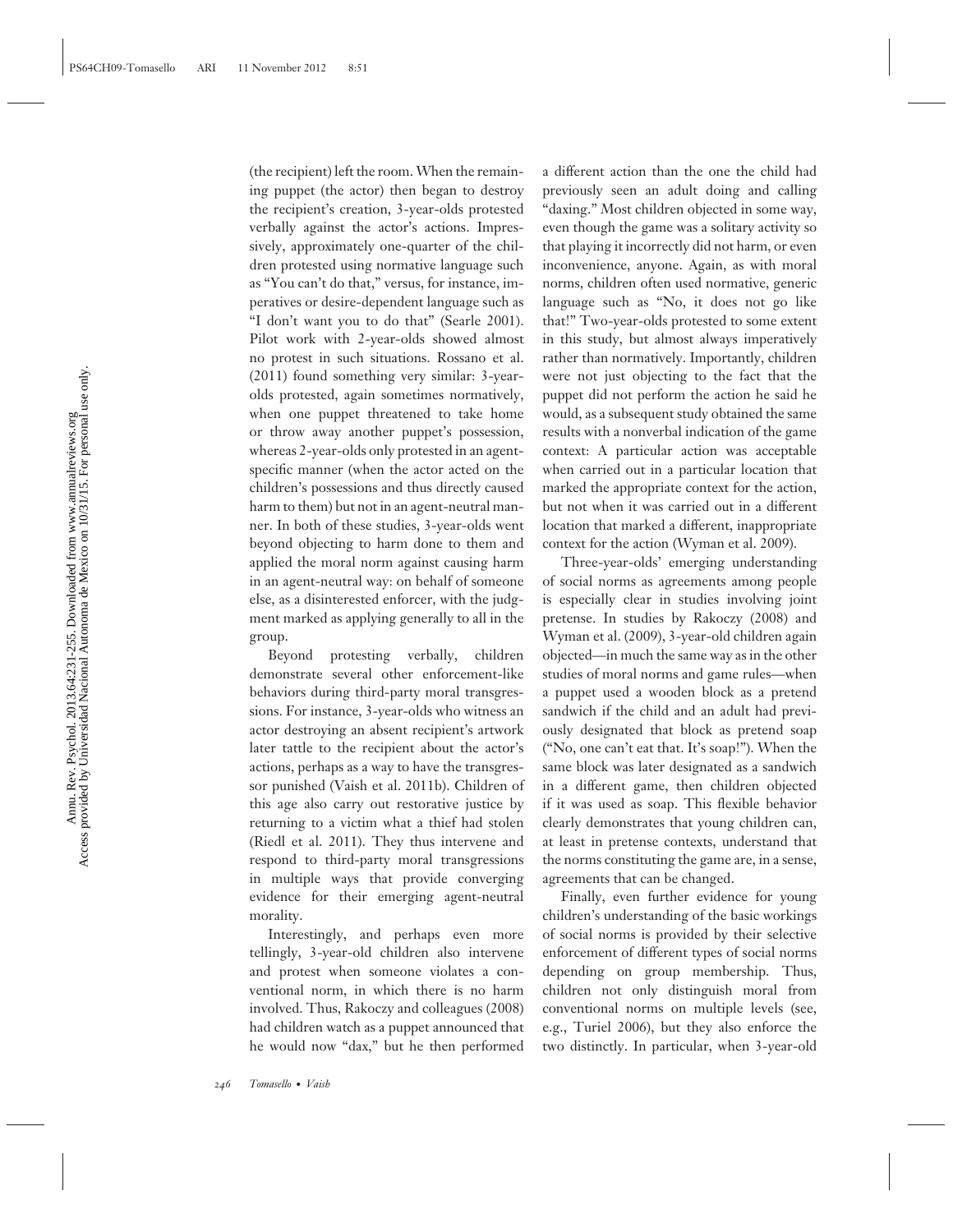children see a moral norm being broken by an in-group member and an out-group member (as determined by their accents), they protest equivalently. But when they see a conventional norm being broken by these same agents, they protest more against an in-group member than an out-group member (Schmidt et al. 2011). In this way as well, then, 3-year-olds have a sense of the conventional nature of conventional norms, that is, that these norms have been decided on by, and thus apply only to, one's own group but that members of other groups may not be aware of or need not follow the same conventions. The same is not true of moral norms involving harm, toward which they take a more universalist approach.

Together, these recent findings suggest that, at least by 3 years of age, children do not view social norms solely in terms of authority, as Piaget assumed. Rather, they recognize them as general, agent-neutral, mutual expectations that represent some kind of implicit agreement of how we ought to behave—with the "we" conceptualized differently in the case of moral versus conventional norms. Because children's emerging understanding of social norms involves such things as agent neutrality, generic language, and reference to the group, it may be seen as reflecting their emerging skills and motivations for collective intentionality (Tomasello et al. 2012).

**Reputation, guilt, and shame.** In their everyday worlds, young children are less often judging and enforcing norms on others, and more often being judged and having norms enforced on them. Once more, the degree to which toddlers do or do not understand this fact is not totally clear, but children certainly seem to know that their behavior is being normatively assessed, and they sometimes alter their behavior accordingly (self-presentational behavior). Moreover, when they transgress, they may even judge and punish themselves via internalized social norms in acts of guilt and shame.

Research using verbal tasks has suggested that it is only around 8 years of age that children start to engage in self-presentational behavior (e.g., Banerjee 2002). However, two recent studies have found evidence of such behaviors even in preschoolers. In one recent study by Piazza and colleagues (2011), 5- to 6-year-olds were faced with a challenging rule-based task while they were either "watched by an invisible person," watched by an adult, or were unobserved. Children cheated significantly less on the task when they were observed, either by the invisible person or by the adult, than when they were unobserved. Engelmann et al. (2012) found similar results with peer observers and extended the findings to a prosocial condition. Specifically, they found that children stole less from an imaginary child recipient, and tended to help that recipient more, if a peer was observing them. Relatedly, in a different experimental paradigm, Haun & Tomasello (2012) found that 4-year-olds conformed to their peers' perceptual judgments (even when they knew better themselves) if they had to express their judgment publicly, in front of the peers, but not if they expressed it alone. Thus, not only do young children judge and form reputations about others' behavior, but they also know that they are being judged and actively try to manage those judgments.

Children in these studies anticipate being judged and then behave so as to increase positive and decrease negative evaluations of themselves. They manage to avoid having norms applied to them by, in effect, preemptively applying the norms to themselves. But when children do transgress, even if no one sees them and so no one applies the norm, they still quite often apply the norm to themselves through guilt or shame. Thus, if they break a toy that belongs to someone else, many preschoolers show signs of feeling guilty or ashamed (e.g., Barrett et al. 1993, Kochanska et al. 2002, Zahn-Waxler & Kochanska 1990). These feelings may be seen as a kind of selfpunishment that function to prevent individuals from repeating the transgression, lessening the chances of actual punishment from others in the future. Under special conditions individuals may also reward themselves by feeling pride at having lived up to a social norm when they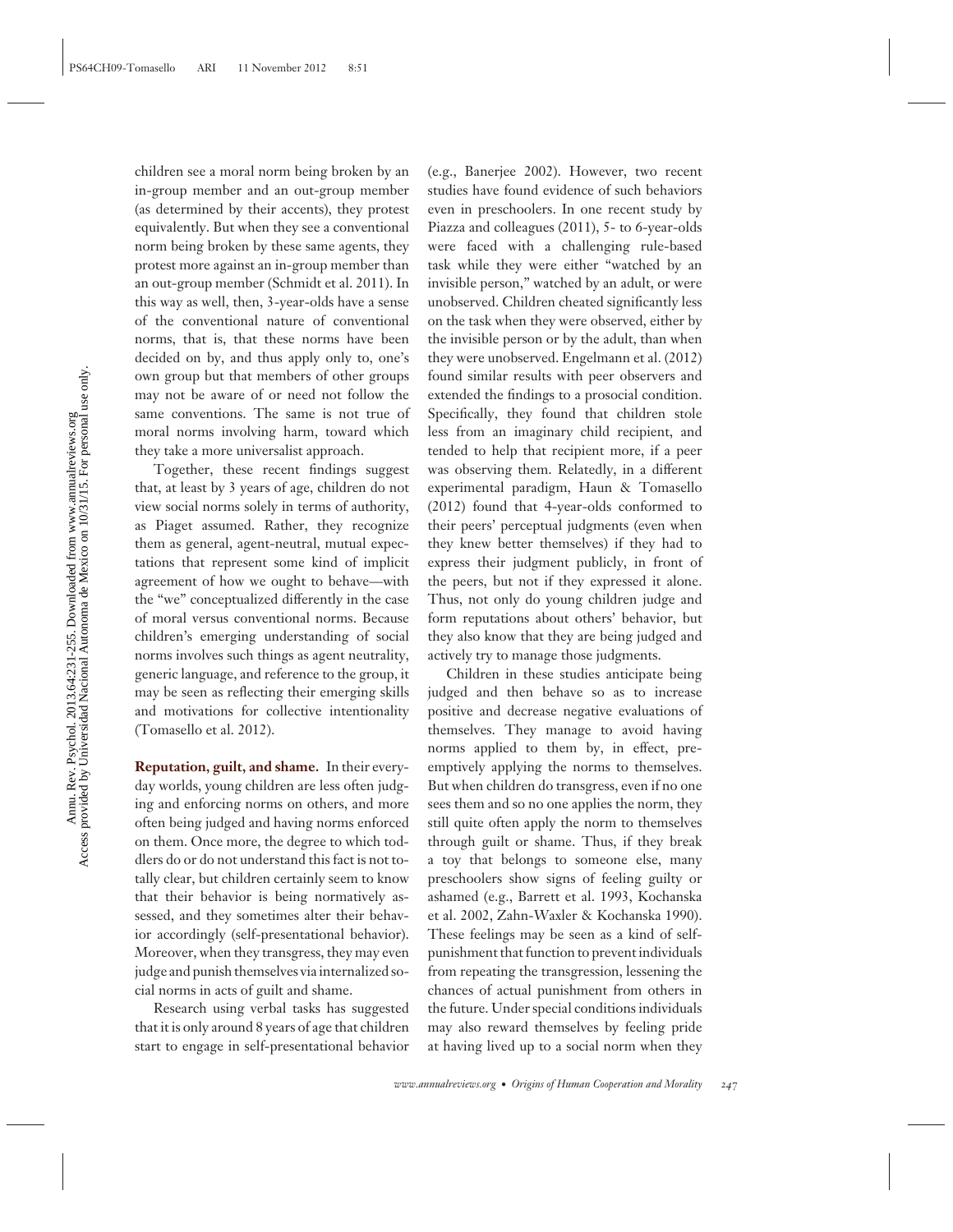could have gotten away with ignoring it (e.g., they helped others at great cost to themselves), and this self-praise presumably leads to more norm following in the future (Tangney et al. 2007).

Guilt, shame, and pride are thus internalized versions of the kind of moral judgments that humans mete out to others who violate or follow social norms. These norm-related, selfconscious emotions thus demonstrate with special clarity that the judgment being made is not my personal feeling about things, but rather the group's. I am sanctioning myself or praising myself on behalf of the group, as it were. I pushed the child off the swing because I wanted to play on the swing, and I still like playing on it, but I also feel guilty about harming the other child. As a particularly strong demonstration of group-mindedness, school-age children even show collective guilt, shame, and pride; that is, they feel guilt, shame, or pride if a member of the group with which they identify does something blameworthy or praiseworthy, as if they themselves had transgressed (Bennett & Sani 2008).

Interestingly and importantly, another function of social emotions such as guilt and shame comes from their display for others. For instance, displaying guilt to others serves important appeasement functions, showing others that I am already suffering, which I hope will evoke concern and forgiveness from the victim and from bystanders, thus reducing the likelihood of punishment (Keltner & Anderson 2000). Guilt displays also indicate that the transgressor did not mean to cause harm and, more generally, that he is not the kind of person that means harm. They signal that he intends to make amends and to behave more appropriately in the future and that he is aware of and committed to the norms of the group (Castelfranchi & Poggi 1990). A remorseful transgressor should thus be seen as self-policing, dependable, and cooperative, eliciting forgiveness, affiliation, and cooperation from the victim and other group members (Darby & Schlenker 1982, 1989; Goffman 1967).

Indeed, there is evidence that 6-year-old children blame apologetic actors less, punish them less, forgive them more, and like them better than unapologetic actors (Darby & Schlenker 1982, 1989). Children 4 to 5 years of age also regard situations in which an actor apologizes as better and more just than ones in which the actor is unapologetic (Irwin & Moore 1971, Wellman et al. 1979). Even in the absence of explicit apologies, 5-year-olds show a preference for transgressors who display guilt, and they prefer to distribute more resources to guilt-displaying transgressors than to unremorseful ones (Vaish et al. 2011a). Thus, preschoolers are tuned in to the social functions that displaying an emotion such as guilt serves.

Interestingly, not only do preschoolers prefer those who follow norms, but they also prefer those who enforce them. In a recent study (Vaish et al. 2012), 4.5- to 6-year-old children watched videos of an observer responding to a transgression she witnessed by either enforcing the norm that the transgressor had broken (e.g., she said in a mildly angry tone, "Hey, you've broken [the victim's] doll! You shouldn't do that. It's not good") or by not enforcing the violated norm (e.g., she said in a neutral tone, "Oh, you've broken [the victim's] ball. Oh well, it doesn't matter"). Children judged that the enforcer had done the right thing, they evaluated the nonenforcer as less good, and they preferred the enforcer. This was despite the fact that the enforcer was actually more negative and unpleasant in her behavior (since she showed some anger) than was the nonenforcer.

We may thus see a continuous line from toddlers' social evaluations of others as either helpful or harmful individuals to their enforcement of social norms. From very early on, they are judging others and even being selective about the target of their own cooperative behaviors based on those judgments (see previous section). But it is only during later preschool years that children understand this process of judgment such that they know they are being judged and so can do things to manage those judgments (impression management or self-presentational behaviors). One hypothesis is that this is made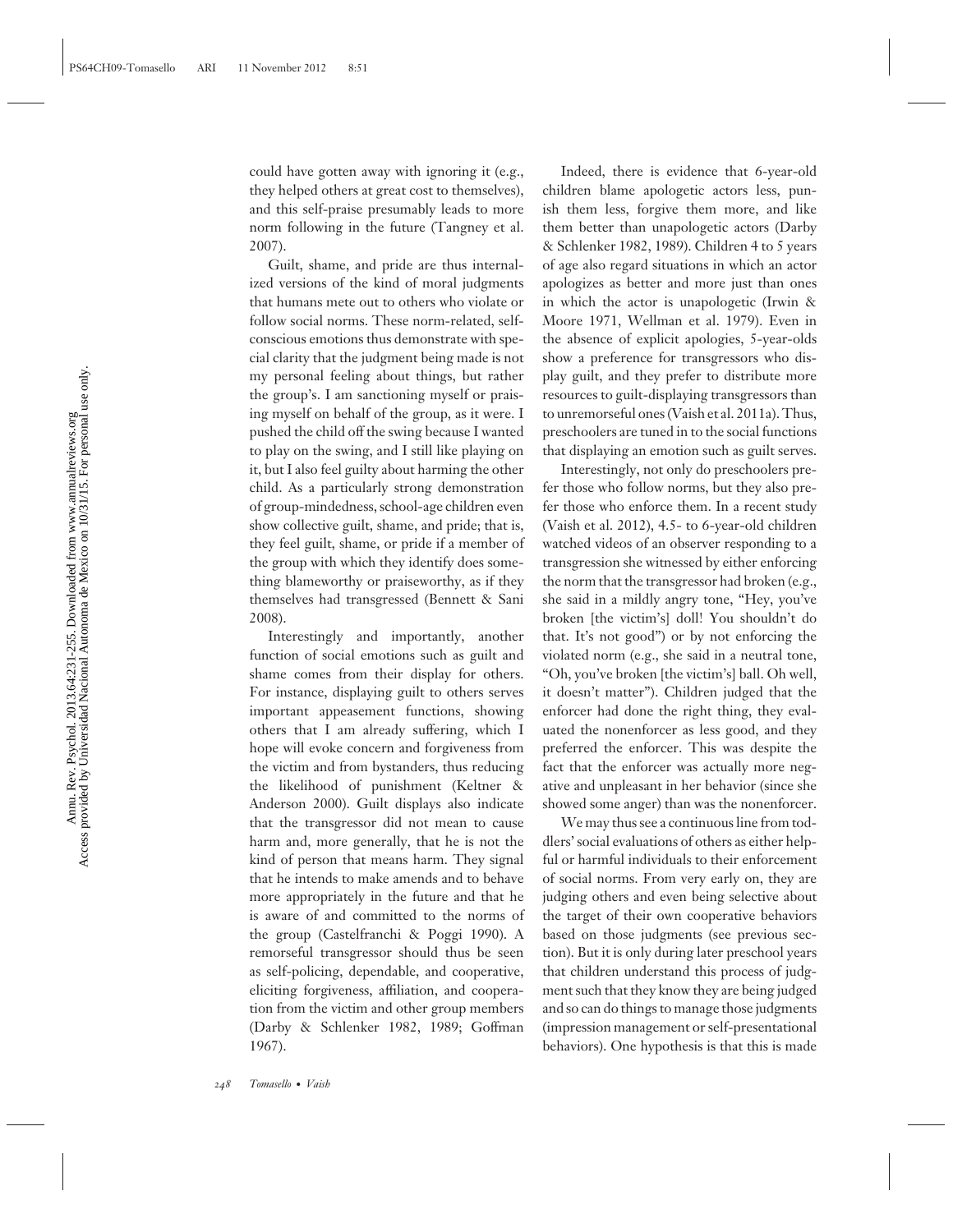possible by some kind of second-order mental reasoning of the form, "I am thinking about what you are thinking about me" (Banerjee 2002). Perhaps such second-order reasoning is also involved as they judge the judgers and find good those who find moral transgressions bad.

**Summary.** During the later preschool years, then, children become truly moral agents though of course there are still many further developments to come. The key is that they no longer consider and act toward individuals based only on their own individual judgments of them (although they certainly continue to do that). Rather, they have in addition begun to understand and even internalize the agent-neutral social norms of the group and to consider individuals as group members who both apply social norms to others and have social norms applied to them. And, crucially, they come to consider themselves as just one individual among others—nothing special in the eyes of social norms—and even, in an astounding testament to their bifurcated sense of self, to apply the norms and accompanying punishment equally to themselves.

Four- and 5-year-old children thus operate with an agent-neutral, norm-based morality in which all individuals, including themselves, are equal players. Moreover, they come to selfregulate their behavior in accordance with these norms, so much so that older preschoolers typically enter new situations not just following norms, but actively seeking out what those norms are: "What am I supposed to do here? How do I do it?" (Kalish 1998). Their sense of self is bound up with behaving in accordance with norms.

#### **CONCLUSION**

There is no doubt that humans are a prosocial and cooperative species, but it is becoming increasingly clear that humans are not unique in this regard. Our closest living relatives, the nonhuman great apes, are also prosocial and cooperative in several ways: Under some circumstances, they help others instrumentally, share food with others, reciprocate favors, coordinate efforts with others, and choose partners selectively based on their prior experiences with them. The evolutionary origins of human morality and cooperation are thus undoubtedly to be found in our primate cousins. Yet humans are vastly more, and distinctly, cooperative as compared to other primates. In contrast to great apes, human societies are much more egalitarian in nature, as evident, for instance, in our childcare practices, in which many individuals help mothers raise children. Moreover, human societies are universally marked by the cooperative endeavors of norms and institutions that have been mutually agreed upon by the members of the group and that govern the behavior of those in the group.

We have argued that these unique aspects of human cooperation have resulted from changes in human feeding ecology that caused humans, in a first step, to become obligate collaborative foragers, which created an interdependence among individuals unprecedented in the primate order. At this point in humans' evolutionary history, prosocial and cooperative behaviors were based on interpersonal interactions with specific individuals, as they seem to be with apes. What was different was that humans began to take a mutualistic rather than a purely individualistic approach to cooperative activity such that they became deeply invested in not only their own but also their partners' welfare they began to care about the joint nature of their cooperative activities—and they began to care about how they were perceived by others as partners.

In a second step, the rise of intergroup competition gave way to a group-mindedness that is, we argue, totally unique to humans among primates. At this stage, humans began to care not only about their personal interactions and histories with others but also about the more general functioning of the group, which meant keeping track of how individuals (including the self) contributed to or detracted from the group's well-being. This was the beginning of the agent-neutral, group-level, norm-based psychology that marks so much of human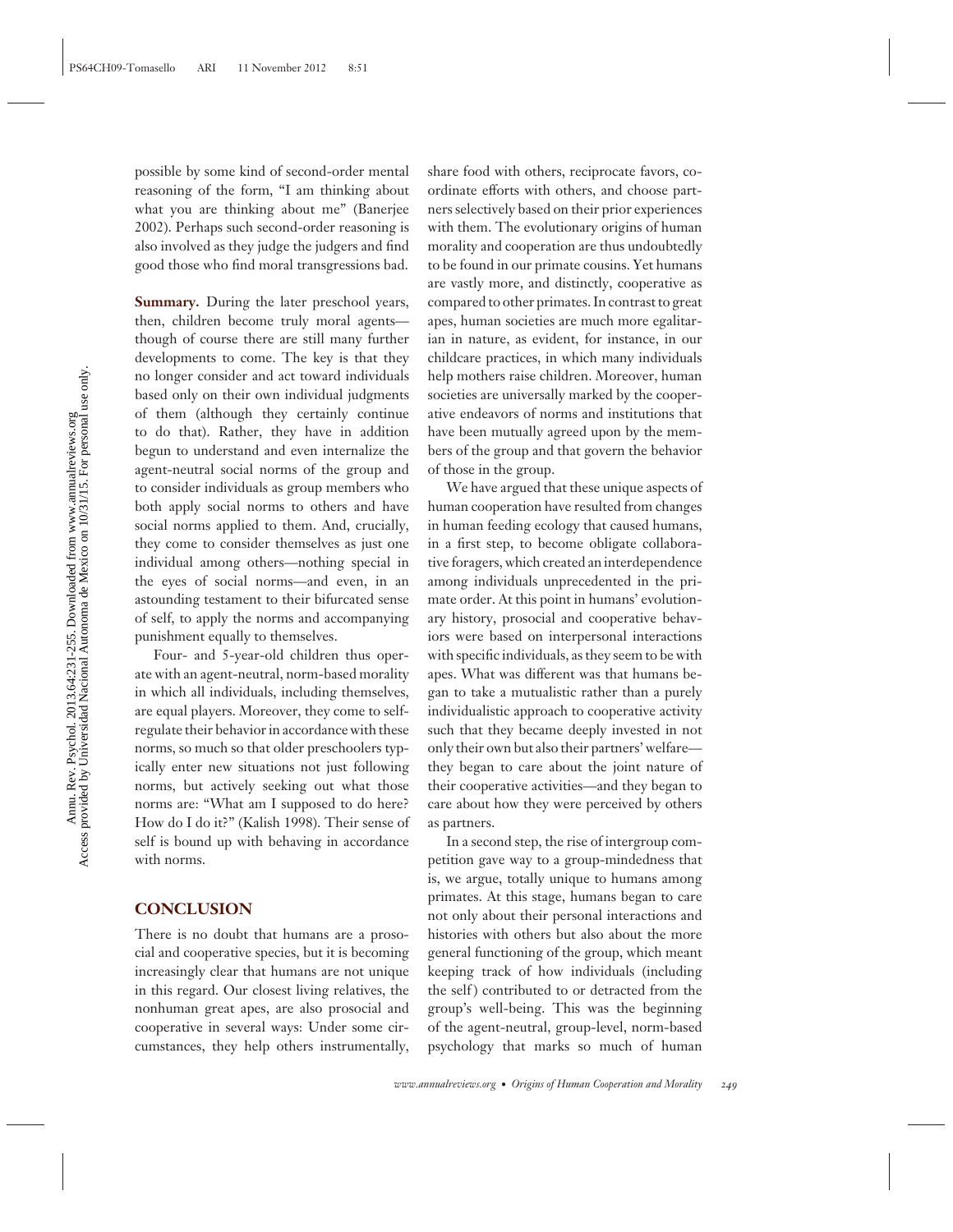cooperation and morality today. We may thus propose that although great apes are certainly prosocial and cooperative in some ways, and early humans extended this considerably, later humans cooperated in a special, agent-neutral way that is fully "moral."

Interestingly, these two evolutionary steps are, at least to some degree, paralleled in ontogeny. From very early on, children and perhaps even infants seem to cooperate at the interpersonal, or second-personal, level wherein they collaborate with others, sympathize with those in need, have a basic sense of equality, evaluate others' behaviors, and engage in reciprocity. Moreover, even children's early cooperative tendencies are marked by the mutualistic or joint attitude that we argue emerged in the first step of our evolutionary history. Thus, already in the early toddler years, the nature of children's prosocial and cooperative behaviors is distinct from that of apes.

By 3 to 4 years of age, children begin to demonstrate the norm-based groupmindedness that also represents the second evolutionary step in our story. Children now function not only at the second-personal but also at the agent-neutral level, and they now view individuals (including themselves) as group members who ought to follow the group's social norms. Moreover, they begin to enforce these norms on others and on themselves. With these developments, children begin to demonstrate the special, agent-neutral, and norm-based sort of cooperation that is considered to be fully moral. Thus, in both the evolutionary and the ontogenetic stories, the first step in the sequence is mutualistic collaboration and prosocially motivated interactions with specific other individuals, and the second step is the more abstract, agent-neutral, normbased morality of individuals who live in more large-scale cultural worlds full of impersonal and mutually known conventions, norms, and institutions.

One question that arises is what contributes to the ontogenetic shift from a second-personal to a norm-based morality. A part of the answer certainly lies in social-cognitive development:

In order to engage in a norm-based morality, children must move from seeing individuals and social interactions purely in interpersonal terms to additionally seeing all individuals from an agent-neutral or bird's-eye perspective (the "view from nowhere"; Nagel 1986). They must also develop the capacity to see themselves as individuals just like all other individuals, to evaluate their own behavior, and to understand that others evaluate them in the same way that they evaluate others. These are all quite challenging developmental feats that are likely accomplished gradually over time rather than all at once. The transition from a second-personal to a norm-based morality is thus not an abrupt one, and so it is plausible that some norm-based morality is evident even at age 2 years, whereas in many circumstances, even adults may not demonstrate a full-fledged norm-based morality or else the two forms may conflict in a moral dilemma (e.g., should I break the law to help my friend or relative?).

Furthermore, there are certainly enormous influences of culture and socialization on the emergence and development of morality in childhood. There is, for example, evidence of cultural and experiential influences on children's prosocial behavior (see Eisenberg 1989, 1992). For instance, although similar levels of instrumental helping were recently found among 18-month-olds in Canada, India, and Peru (Callaghan et al. 2011), a study of 5-yearolds' prosocial behavior revealed that German and Israeli children displayed more prosocial behavior toward a distressed adult as compared to Indonesian and Malaysian children (Trommsdorff et al. 2007). Trommsdorff et al. (2007) propose that in cultures that promote face-saving values and respect for hierarchical relations (such as Indonesia and Malaysia), ignoring the mishap of another person (especially an authority figure) can be more valued than attempting to help and thereby risking that the other person lose face. The learning and internalization of such society-specific norms likely takes some time, meaning that cross-cultural differences in prosocial behavior and in morality more generally may often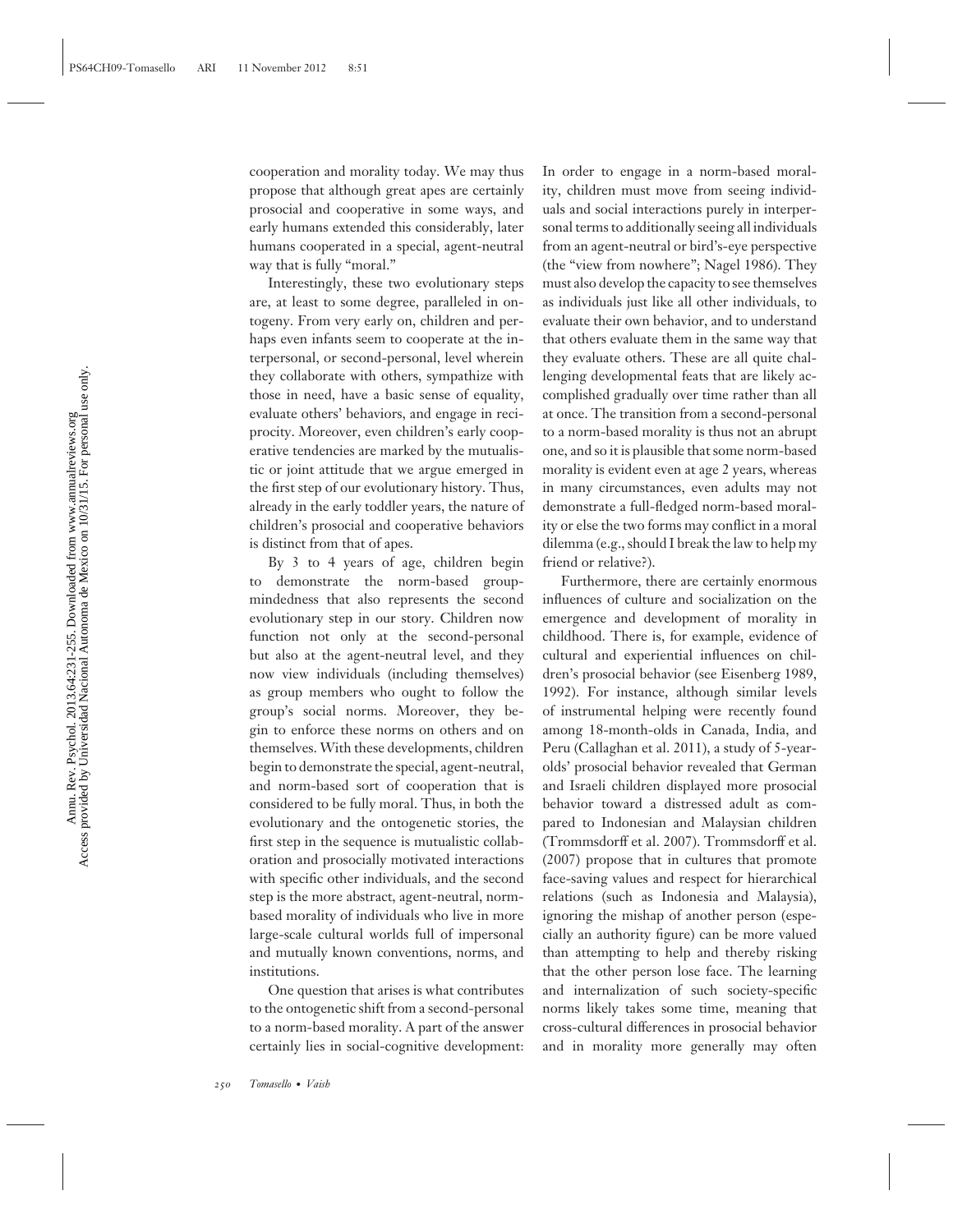become apparent only in the late preschool years. Such findings of variation across contexts are provocative because they highlight the ways in which culture and experience fundamentally shape prosocial responding, and they demonstrate vividly that prosocial responding is not a unitary process but rather is open to a diverse set of influences. Still, we would argue that these influences do not create the basic prosocial and cooperative tendencies seen in children but rather modify and shape them.

In conclusion, from an evolutionary perspective, cooperation (and therefore morality) is always problematic, as it requires individuals to suppress their own interests in favor of those of others or equate their own interests with those of others. Cooperation can thus evolve only in certain specific circumstances. Humans have managed to evolve highly cooperative lifeways through participating in a variety of collaborative activities in which they are interdependent. These collaborative activities are the origins of human morality.

#### **DISCLOSURE STATEMENT**

The authors are not aware of any affiliations, memberships, funding, or financial holdings that might be perceived as affecting the objectivity of this review.

#### **LITERATURE CITED**

- Banerjee R. 2002. Children's understanding of self-presentational behavior: links with mental-state reasoning and the attribution of embarrassment. *Merrill-Palmer Q.* 48(4):378–404
- Barrett KC, Zahn-Waxler C, Cole PM. 1993. Avoiders versus amenders: implications for the investigation of guilt and shame during toddlerhood? *Cogn. Emot.* 7(6):481–505
- Bennett M, Sani F. 2008. Children's identification with social groups. In *Intergroup Attitudes and Relations in Childhood Through Adulthood*, ed. SR Levy, M Killen, pp. 19–31. New York: Oxford Univ. Press
- Birch LL, Billman J. 1986. Preschool children's food sharing with friends and acquaintances. *Child Dev.* 57(2):387–95
- Bischof-Köhler D. 1991. The development of empathy in infants. In *Infant Development: Perspectives from German Speaking Countries*, ed. ME Lamb, H Keller, pp. 245–73. Hillsdale, NJ: Erlbaum
- Boehm C. 1999. *Hierarchy in the Forest: The Evolution of Egalitarian Behavior*. Cambridge, MA: Harvard Univ. Press
- Boesch C. 1994. Cooperative hunting in wild chimpanzees. *Anim. Behav.* 48(3):653–67
- Boesch C, Boesch H. 1989. Hunting behavior of wild chimpanzees in the Ta¨ı National Park. *Am. J. Phys. Anthropol.* 78:547–73
- Brownell CA, Svetlova M, Nichols SR. 2009. To share or not to share: When do toddlers respond to another's needs? *Infancy* 14(1):117–30
- Call J, Tomasello M. 2008. Does the chimpanzee have a theory of mind? 30 years later. *Trends Cogn. Sci.* 12(5):187–92
- Callaghan T, Moll H, Rakoczy H, Warneken F, Liszkowski U, et al. 2011. Early social cognition in three cultural contexts. *Monogr. Soc. Res. Child Dev.* 76(2):1–142
- Castelfranchi C, Poggi I. 1990. Blushing as discourse: Was Darwin wrong? In *Shyness and Embarrassment: Perspectives from Social Psychology*, ed. WR Crozier, pp. 230–54. London: Cambridge Univ. Press
- Csibra G, Gergely G. 2009. Natural pedagogy. *Trends Cogn. Sci.* 13:148–53
- Damon W. 1975. Early conceptions of positive justice as related to the development of logical operations. *Child Dev.* 46:301–12
- Damon W. 1977. *The Social World of the Child*. San Francisco: Jossey-Bass
- Darby BW, Schlenker BR. 1982. Children's reactions to apologies. *J. Personal. Soc. Psychol.* 43(4):742–53
- Darby BW, Schlenker BR. 1989. Children's reactions to transgressions: effects of the actor's apology, reputation and remorse. *Br. J. Soc. Psychol.* 28:353–64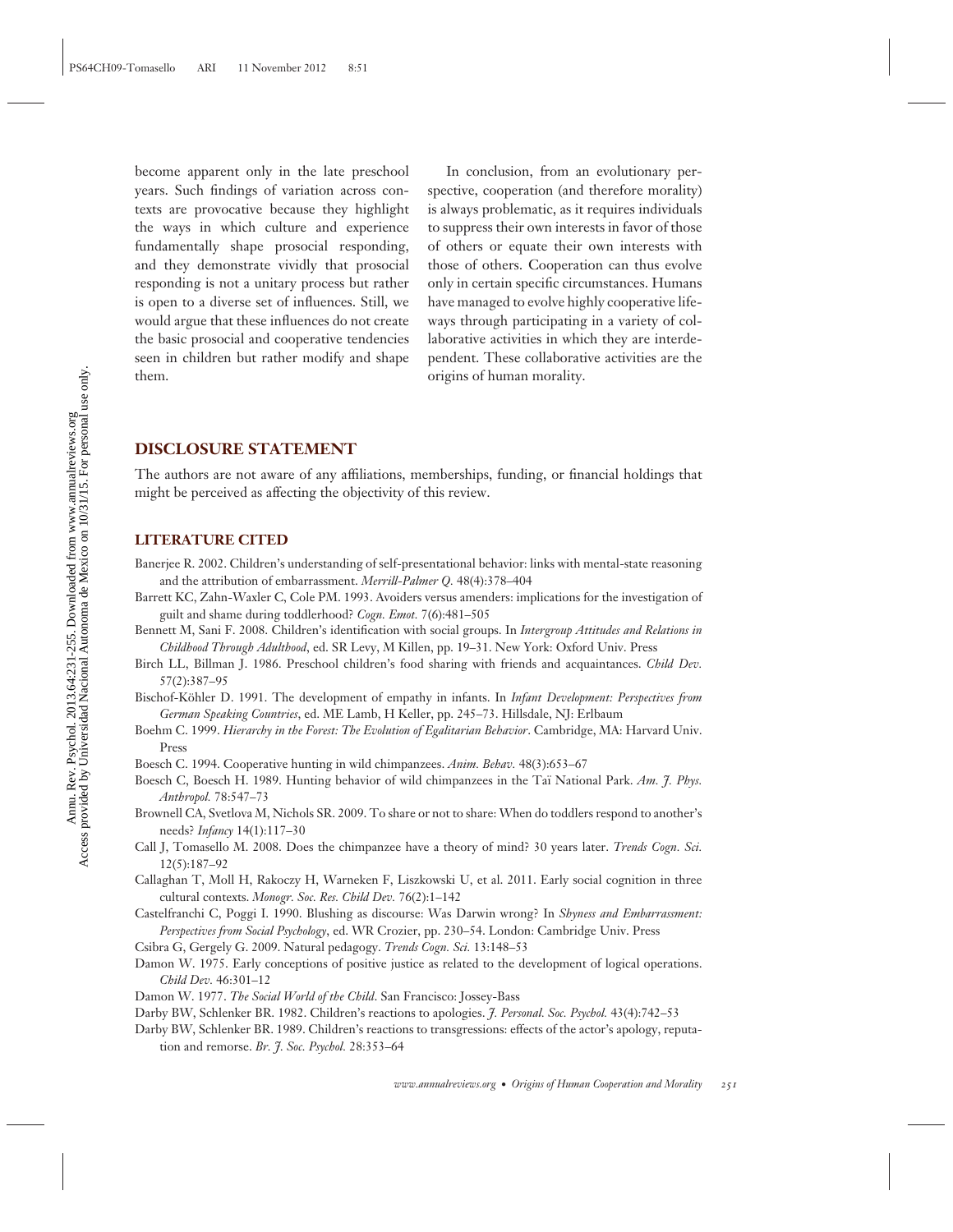- Darwall S. 2006. *The Second-Person Standpoint: Morality, Respect and Accountability*. Cambridge, MA: Harvard Univ. Press
- de Waal FBM. 1989. Food sharing and reciprocal obligations among chimpanzees. *J. Hum. Evol.* 18:433–59

de Waal FBM. 1997. The chimpanzee's service economy: food for grooming. *Evol. Hum. Behav.* 18:375–86

de Waal FBM, Luttrell S. 1988. Mechanisms of social reciprocity in three primate species: symmetrical relationship characteristics or cognition? *Ethol. Sociobiol.* 9:101–18

Dunfield KA, Kuhlmeier VA. 2010. Intention-mediated selective helping in infancy. *Psychol. Sci.* 21(4):523–27

- Eckerman CO, Davis CC, Didow SM. 1989. Toddlers' emerging ways of achieving social coordinations with a peer. *Child Dev.* 60:440–53
- Eckerman CO, Didow SM. 1989. Toddlers' social coordinations: changing responses to another's invitation to play. *Dev. Psychol.* 25:794–804
- Eisenberg N. 1989. *The Roots of Prosocial Behavior in Children*. London: Cambridge Univ. Press
- Eisenberg N. 1992. *The Caring Child*. Cambridge, MA: Harvard Univ. Press
- Eisenberg N, Fabes RA. 1998. Prosocial development. In *Handbook of Child Psychology, Vol. 3: Social, Emotional, and Personality Development*, ed. N Eisenberg, pp. 701–78. New York: Wiley. 5th ed.
- Eisenberg N, Miller PA. 1987. The relation of empathy to prosocial and related behaviors. *Psychol. Bull.* 101:91–119
- Engelmann J, Herrmann E, Tomasello M. 2012. Five-year-olds, but not chimpanzees, attempt to manage their reputations. Manuscript submitted
- Enright RD, Bjerstedt Ö, Enright WF, Levy VM Jr, Lapsley DK, et al. 1984. Distributive justice development: cross-cultural, contextual, and longitudinal evaluations. *Child Dev.* 55(5):1737–51

Fehr E, Bernhard H, Rockenbach B. 2008. Egalitarianism in young children. *Nature* 454(28):1079–84

- Fehr E, Fischbacher U. 2003. The nature of human altruism. *Nature* 425:785–91
- Fehr E, Fischbacher U. 2004. Third-party punishment and social norms. *Evol. Hum. Behav.* 25:63–87
- Geraci A, Surian L. 2011. The developmental roots of fairness: infants' reactions to equal and unequal distributions of resources. *Dev. Sci.* 14(5):1012–20
- Gilby IC. 2006. Meat sharing among the Gombe chimpanzees: harassment and reciprocal exchange. *Anim. Behav.* 71(4):953–63
- Goffman E. 1959. *The Presentation of Self in Everyday Life*. New York: Doubleday
- Goffman E. 1967. *Interaction Ritual: Essays on Face-to-Face Behavior*. Garden City, NY: Anchor
- Gomes CM, Mundry R, Boesch C. 2009. Long-term reciprocation of grooming in wild West African chimpanzees. *Proc. Biol. Sci.* 276(1657):699–706
- Goodall J. 1986. *The Chimpanzees of Gombe: Patterns of Behavior*. Cambridge, MA: Harvard Univ. Press
- Gräfenhain M, Behne T, Carpenter M, Tomasello M. 2009. Young children's understanding of joint commitments. *Dev. Psychol.* 45(5):1430–43
- Greenberg JR, Hamann K, Warneken F, Tomasello M. 2010. Chimpanzee helping in collaborative and noncollaborative contexts. *Anim. Behav.* 80(5):873–80
- Gurven M. 2004. To give and to give not: the behavioral ecology of human food transfers. *Behav. Brain Sci.* 27:543–83
- Hamann K, Warneken F, Greenberg J, Tomasello M. 2011. Collaboration encourages equal sharing in children but not chimpanzees. *Nature* 476:328–31
- Hamann K, Warneken F, Tomasello M. 2012. Children's developing commitments to joint goals. *Child Dev.* 83(1):137–45

Hamlin JK, Wynn K. 2011. Young infants prefer prosocial to antisocial others. *Cogn. Dev.* 26:30–39

- Hamlin JK, Wynn K, Bloom P. 2007. Social evaluation by preverbal infants. *Nature* 450(22):557–60
- Harcourt AH, de Waal FBM. 1992. *Coalitions and Alliances in Humans and Other Animals*. New York: Oxford Univ. Press
- Haun DBM, Tomasello M. 2012. Conformity to peer pressure in preschool children. *Child Dev.* 82(60):1759– 67
- Hay DF. 1979. Cooperative interactions and sharing between very young children and their parents. *Dev. Psychol.* 15(6):647–53

de Waal FBM. 2005. How animals do business. *Sci. Am.* 292(4):72–79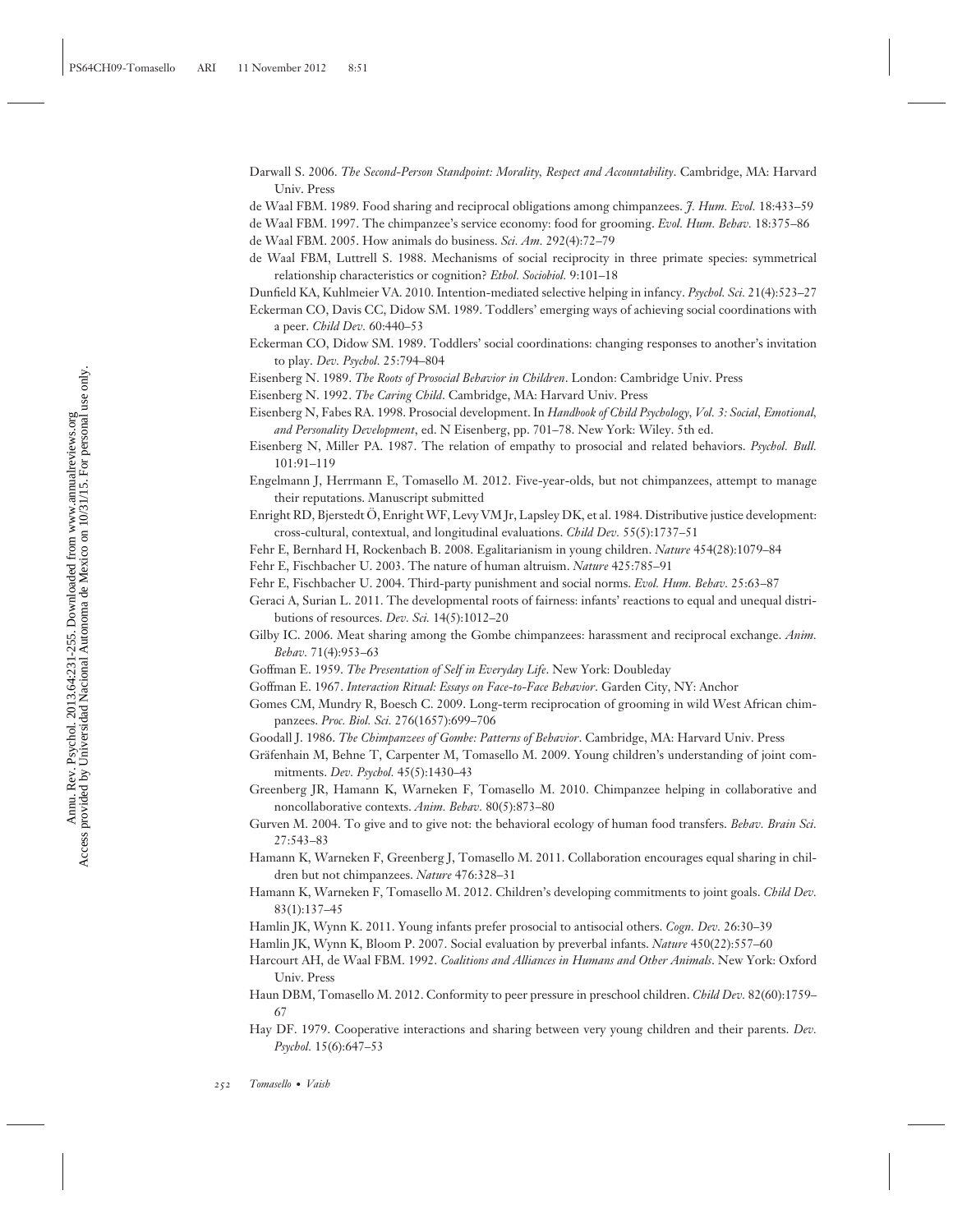- Hepach R, Vaish A, Tomasello M. 2012a. Young children's responses to justified versus unjustified emotional distress. *Dev. Psychol.* In press
- Hepach R, Vaish A, Tomasello M. 2012b. Young children are intrinsically motivated to see others helped. *Psychol. Sci.* In press
- Hill K. 2002. Altruistic cooperation during foraging by the Ache, and the evolved human predisposition to cooperation. *Hum. Nat.* 13:105–28
- Hill K, Hurtado AM. 1996. *Ache Life History: The Ecology and Demography of a Foraging People*. New York: Aldine
- Hockings KJ, Humle T, Anderson JR, Biro D, Sousa C, et al. 2007. Chimpanzees share forbidden fruit. *PLoS One* 2(9):e886
- Hoffman ML. 2000. *Empathy and Moral Development: Implications for Caring and Justice*. London: Cambridge Univ. Press
- Hook JG, Cook TD. 1979. Equity theory and the cognitive ability of children. *Psychol. Bull.* 86:429–45
- Hoppit WJE, Brown GR, Kendal R, Thornton A, Webster MM, Laland KN. 2008. Lessons from animal teaching. *Trends Ecol. Evol.* 23:486–93
- Hrdy S. 2009. *Mothers and Others*. Cambridge, MA: Harvard Univ. Press
- Irwin DM, Moore SG. 1971. The young child's understanding of justice. *Dev. Psychol.* 5(3):406–10
- Jensen K, Call J, Tomasello M. 2007. Chimpanzees are vengeful but not spiteful. *Proc. Natl. Acad. Sci.* 104:13046–50
- Kagan J. 1981. *The Second Year: The Emergence of Self-Awareness*. Cambridge, MA: Harvard Univ. Press
- Kalish C. 1998. Reasons and causes: children's understanding of conformity to social rules and physical laws. *Child Dev.* 69(3):706–20
- Keltner D, Anderson C. 2000. Saving face for Darwin: the functions and uses of embarrassment. *Curr. Dir. Psychol. Sci.* 9(6):187–92
- Kenward B, Dahl M. 2011. Preschoolers distribute scarce resources according to the moral valence of recipients' previous actions. *Dev. Psychol.* 47(4):1054–64
- Kochanska G, Gross JN, Lin M-H, Nichols KE. 2002. Guilt in young children: development, determinants, and relations with a broader system of standards. *Child Dev.* 73(2):461–82
- Korsgaard CM. 1996. *The Sources of Normativity*. London: Cambridge Univ. Press
- Kuhlmeier VA, Wynn K, Bloom P. 2003. Attribution of dispositional states by 12-month-olds. *Psychol. Sci.* 14(5):402–8
- Kummer H, Cords M. 1991. Cues of ownership in *Macaca fascicularis*. *Anim. Behav.* 42:529–49
- Lane IM, Coon RC. 1972. Reward allocation in preschool children. *Child Dev.* 43:1382–89
- Langergraber KE, Schubert G, Rowney C, Wrangham R, Zommers Z, Vigilant L. 2011. Genetic differentiation and the evolution of cooperation in chimpanzees and humans. *Proc. Biol. Sci.* 278:2546–52
- Lepper MR, Greene D, Nisbett RE. 1973. Undermining children's intrinsic interest with extrinsic rewards: a test of the "overjustification" hypothesis. *J. Personal. Soc. Psychol.* 28:129–37
- Leslie AM, Mallon R, Dicorcia JA. 2006. Transgressors, victims, and cry babies: Is basic moral judgment spared in autism? *Soc. Neurosci.* 1(3–4):270–83
- Levitt MJ, Weber RA, Clark MC, McDonnell P. 1985. Reciprocity of exchange in toddler sharing behavior. *Dev. Psychol.* 21:122–23
- Liszkowski U, Carpenter M, Henning A, Striano T, Tomasello M. 2004. Twelve-month-olds point to share attention and interest. *Dev. Sci.* 7(3):297–307
- Liszkowski U, Carpenter M, Striano T, Tomasello M. 2006. Twelve- and 18-month-olds point to provide information for others. *J. Cogn. Dev.* 7:173–87
- Liszkowski U, Carpenter M, Tomasello M. 2008. Twelve-month-olds communicate helpfully and appropriately for knowledgeable and ignorant partners. *Cognition* 108(3):732–39
- LoBue V, Nishida T, Chiong C, DeLoache JS, Haidt J. 2011. When getting something good is bad: Even 3-year-olds react to inequity. *Soc. Dev.* 20:154–70
- Mauss M. 1954. *Forms and Functions of Exchange in Archaic Societies*. New York: Routledge & Keegan Paul
- Melis AP, Hare B, Tomasello M. 2006. Engineering cooperation in chimpanzees: tolerance constraints on cooperation. *Anim. Behav.* 72:275–86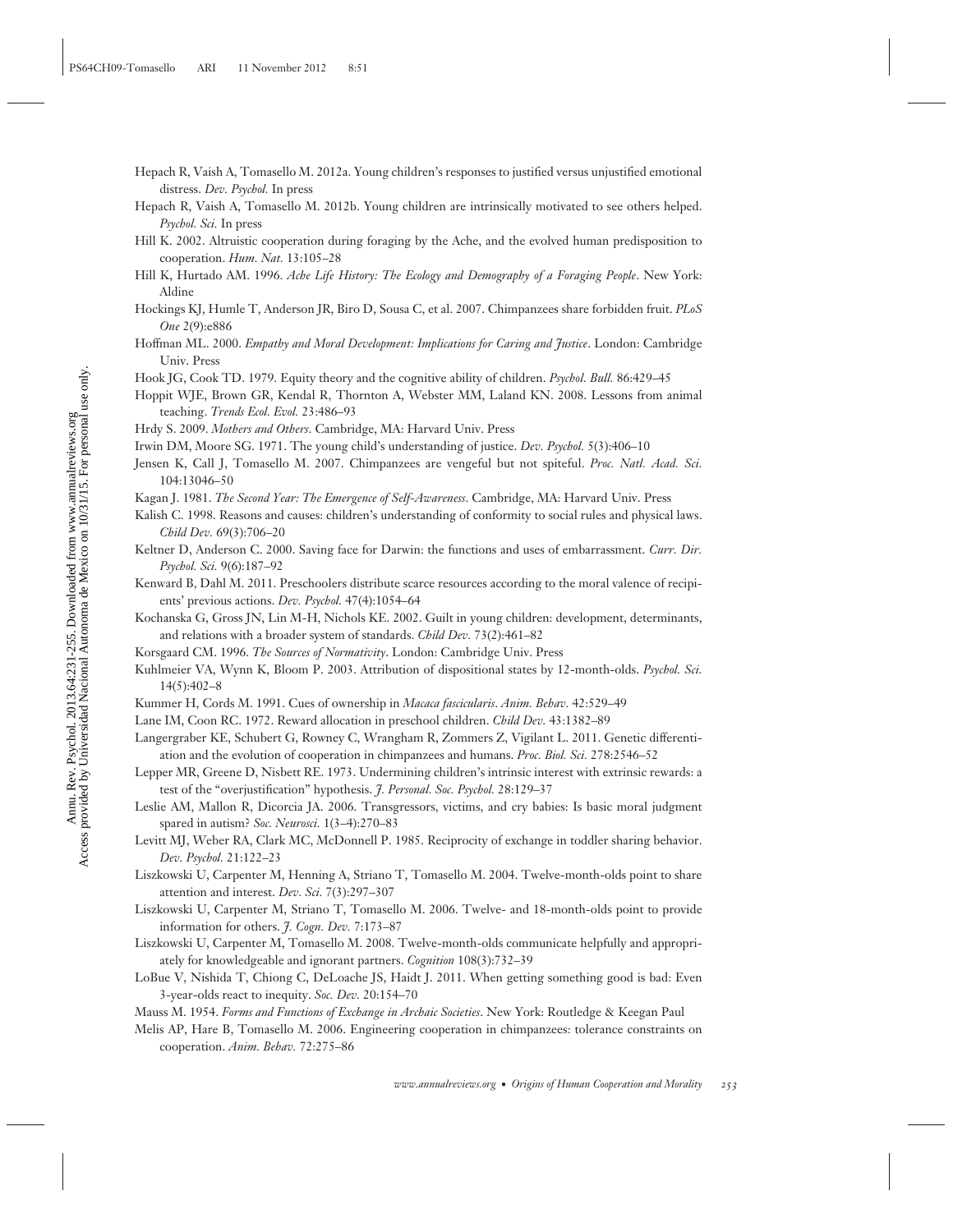Melis AP, Hare B, Tomasello M. 2008. Do chimpanzees reciprocate received favors? *Anim. Behav.* 76:951–62 Melis AP, Warneken F, Jensen K, Schneider A-C, Call J, Tomasello M. 2011. Chimpanzees help conspecifics obtain food and non-food items. *Proc. Biol. Sci.* 278(1710):1405–13

Moore C. 2009. Fairness in children's resource allocation depends on the recipient. *Psychol. Sci.* 20(8):944–48 Muller M, Mitani JC. 2005. Conflict and cooperation in wild chimpanzees. In *Advances in the Study of Behavior*,

ed. PJB Slater, J Rosenblatt, C Snowdon, T Roper, M Naguib, 35:275–331. New York: Elsevier Nagel T. 1986. *The View from Nowhere*. New York: Oxford Univ. Press

- Ng R, Heyman GD, Barner D. 2011. Collaboration promotes proportional reasoning about resource distribution in young children. *Dev. Psychol.* 47(5):1230–38
- Nichols S. 2004. *Sentimental Rules: On the Natural Foundations of Moral Judgment*. New York: Oxford Univ. Press
- Nisan M. 1984. Distributive justice and social norms. *Child Dev.* 55(3):1020–29
- Olson KR, Spelke ES. 2008. Foundations of cooperation in young children. *Cognition* 108:222–31
- Piaget J. 1997/1932. *The Moral Judgment of the Child*. New York: Free Press
- Piazza J, Bering JM, Ingram G. 2011. "Princess Alice is watching you": Children's belief in an invisible person inhibits cheating. *J. Exp. Child Psychol.* 109(3):311–20
- Rakoczy H. 2008. Taking fiction seriously: Young children understand the normative structure of joint pretence games. *Dev. Psychol.* 44(4):1195–201
- Rakoczy H, Warneken F, Tomasello M. 2008. The sources of normativity: young children's awareness of the normative structure of games. *Dev. Psychol.* 44(3):875–81
- Rekers Y, Haun DBM, Tomasello M. 2011. Children, but not chimpanzees, prefer to collaborate. *Curr. Biol.* 21(20):1756–58
- Rheingold HL, Hay DF, West MJ. 1976. Sharing in the second year of life. *Child Dev.* 47:1148–58
- Richerson PJ, Boyd R. 2005. *Not By Genes Alone: How Culture Transformed Human Evolution*. Chicago: Univ. Chicago Press
- Riedl K, Jensen K, Call J, Tomasello M. 2012. No third party punishment in chimpanzees. Manuscript submitted
- Rochat P, Dias MDG, Liping G, Broesch T, Passos-Ferreira C, et al. 2009. Fairness in distributive justice by 3- and 5-year-olds across seven cultures. *J. Cross-Cult. Psychol.* 40(3):416–42
- Rossano F, Rakoczy H, Tomasello M. 2011. Young children's understanding of violations of property rights. *Cognition* 121:219–27
- Schmidt MFH, Rakoczy H, Tomasello M. 2012. Young children enforce social norms selectively. Manuscript submitted
- Schmidt MFH, Sommerville JA. 2011. Fairness expectations and altruistic sharing in 15-month-old human infants. *PLoS ONE* 6(10):e23223
- Searle JR. 1995. *The Construction of Social Reality*. New York: Free Press
- Searle JR. 2001. *Rationality in Action*. Cambridge, MA: MIT Press
- Sigelman CK,Waitzman KA. 1991. The development of distributive justice orientations: contextual influences on children's resource allocation. *Child Dev.* 62:1367–78
- Surbeck M, Hohmann G. 2008. Primate hunting by bonobos at LuiKotale, Salonga National Park. *Curr. Biol.* 18(19):R906–7
- Svetlova M, Nichols S, Brownell C. 2010. Toddlers' prosocial behavior: from instrumental to empathetic to altruistic helping. *Child Dev.* 81(6):1814–27

Tangney JP, Stuewig J, Mashek DJ. 2007. Moral emotions and moral behavior. *Annu. Rev. Psychol.* 58:345–72

- Tomasello M. 2008. *Origins of Human Communication*. Cambridge, MA: MIT Press
- Tomasello M. 2011. Human culture in evolutionary perspective. In *Advances in Culture and Psychology*, ed. M Gelfand, pp. 5–52. New York: Oxford Univ. Press
- Tomasello M, Melis A, Tennie C, Wyman E, Herrmann E. 2012. Two key steps in the evolution of human cooperation: the interdependence hypothesis. *Curr. Anthropol.* In press
- Trommsdorff G, Friedlmeier W, Mayer B. 2007. Sympathy, distress, and prosocial behavior of preschool children in four cultures. *Int. J. Behav. Dev.* 31(3):284–93
- Turiel E. 2006. Thought, emotions, and social interactional processes in moral development. In *Handbook of Moral Development*, ed. M Killen, J Smetana, pp. 7–35. Mahwah, NJ: Erlbaum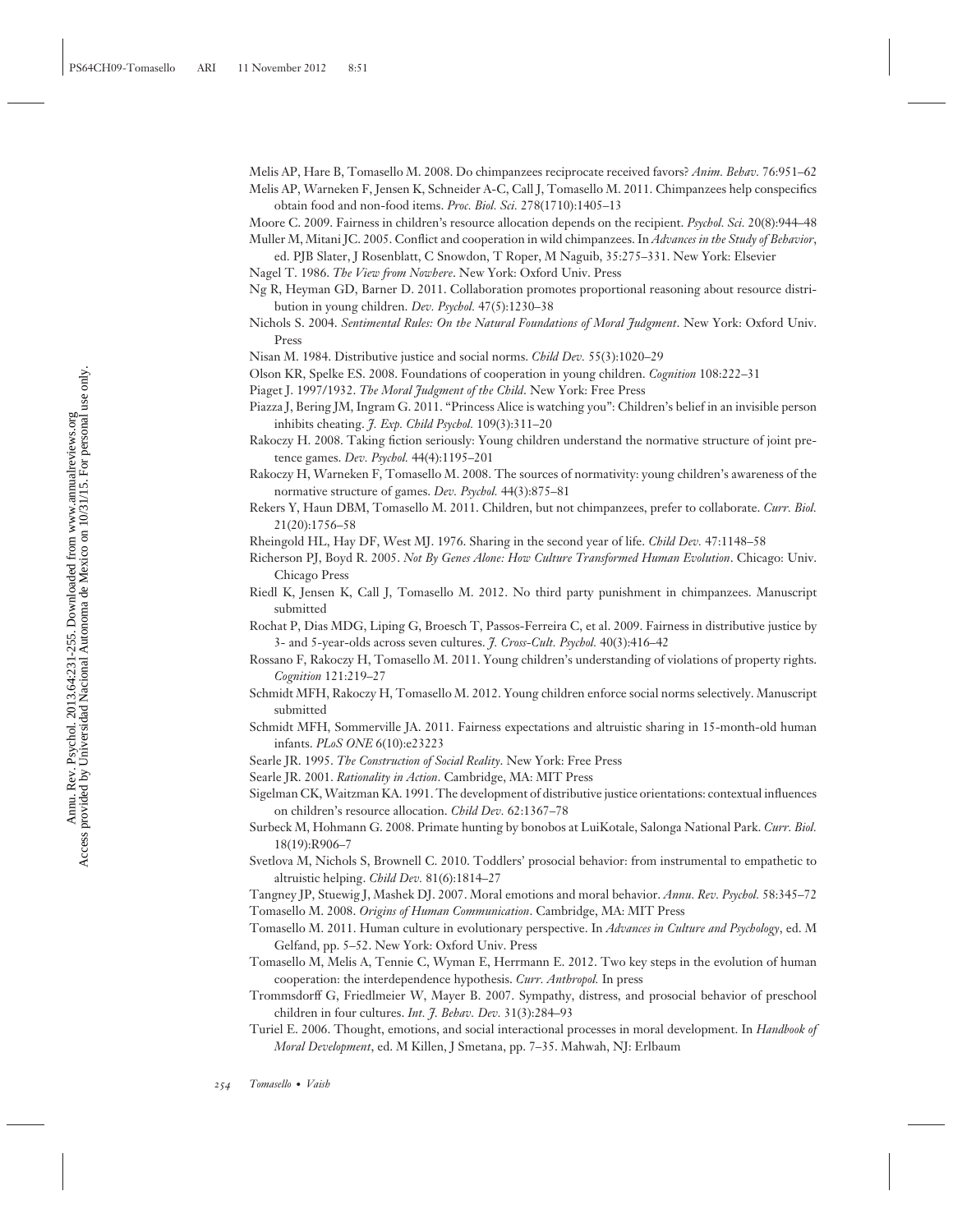- Ueno A,Matsuzawa T. 2004. Food transfer between chimpanzee mothers and their infants. *Primates* 45(4):231– 39
- Vaish A, Carpenter M, Tomasello M. 2009. Sympathy through affective perspective-taking and its relation to prosocial behavior in toddlers. *Dev. Psychol.* 45(2):534–43
- Vaish A, Carpenter M, Tomasello M. 2010. Young children selectively avoid helping people with harmful intentions. *Child Dev.* 81(6):1661–69
- Vaish A, Carpenter M, Tomasello M. 2011a. Young children's responses to guilt displays. *Dev. Psychol.* 47(5):1248–62
- Vaish A, Herrmann E, Markmann C, Tomasello M. 2012. Preschoolers value and prefer norm-enforcers. Manuscript in preparation
- Vaish A, Missana M, Tomasello M. 2011b. Three-year-old children intervene in third-party moral transgressions. *Br. J. Dev. Psychol.* 29:124–30
- Vaish A,Warneken F. 2012. Social-cognitive contributors to young children's empathic and prosocial behavior. In *Empathy: From Bench to Bedside*, ed. J Decety, pp. 131–46. Cambridge, MA: MIT Press
- Warneken F, Chen F, Tomasello M. 2006. Cooperative activities in young children and chimpanzees. *Child Dev.* 77(3):640–63
- Warneken F, Gräfenhain M, Tomasello M. 2012. Collaborative partner or social tool? New evidence for young children's understanding of joint intentions in collaborative activities. *Dev. Sci.* 15(1):54–61
- Warneken F, Hare B, Melis A, Hanus D, Tomasello M. 2007. Spontaneous altruism by chimpanzees and young children. *PLoS Biol.* 5(7):1414–20
- Warneken F, Lohse K, Melis AP, Tomasello M. 2011. Young children share the spoils after collaboration. *Psychol. Sci.* 22(2):267–73
- Warneken F, Tomasello M. 2006. Altruistic helping in human infants and young chimpanzees. *Science* 311:1301–3
- Warneken F, Tomasello M. 2007. Helping and cooperation at 14 months of age. *Infancy* 11(3):271–94
- Warneken F, Tomasello M. 2008. Extrinsic rewards undermine altruistic tendencies in 20-month-olds. *Dev. Psychol.* 44(6):1785–88
- Wellman HM, Larkey C, Somerville SC. 1979. The early development of moral criteria. *Child Dev.* 50:869–73
- Wyman E, Rakoczy H, Tomasello M. 2009. Normativity and context in young children's pretend play. *Cogn. Dev.* 24:149–55
- Yamamoto S, Humle T, Tanaka M. 2009. Chimpanzees help each other upon request. *PLoS ONE* 4(10):e7416
- Yamamoto S, Humle T, Tanaka M. 2012. Chimpanzees' flexible targeted helping based on an understanding of conspecifics' goals. *Proc. Natl. Acad. Sci.* 109(9):3588–92
- Young G, Lewis M. 1979. Effects of familiarity and maternal attention on infant peer relations. *Merrill-Palmer Q.* 25:105–19
- Zahn-Waxler C, Kochanska G. 1990. The origins of guilt. In *The Nebraska Symposium on Motivation 1988: Socioemotional Development*, ed. RA Thompson, 36:183–258. Lincoln: Univ. Nebraska Press
- Zahn-Waxler C, Radke-Yarrow M, Wagner E, Chapman M. 1992. Development of concern for others. *Dev. Psychol.* 28(1):126–36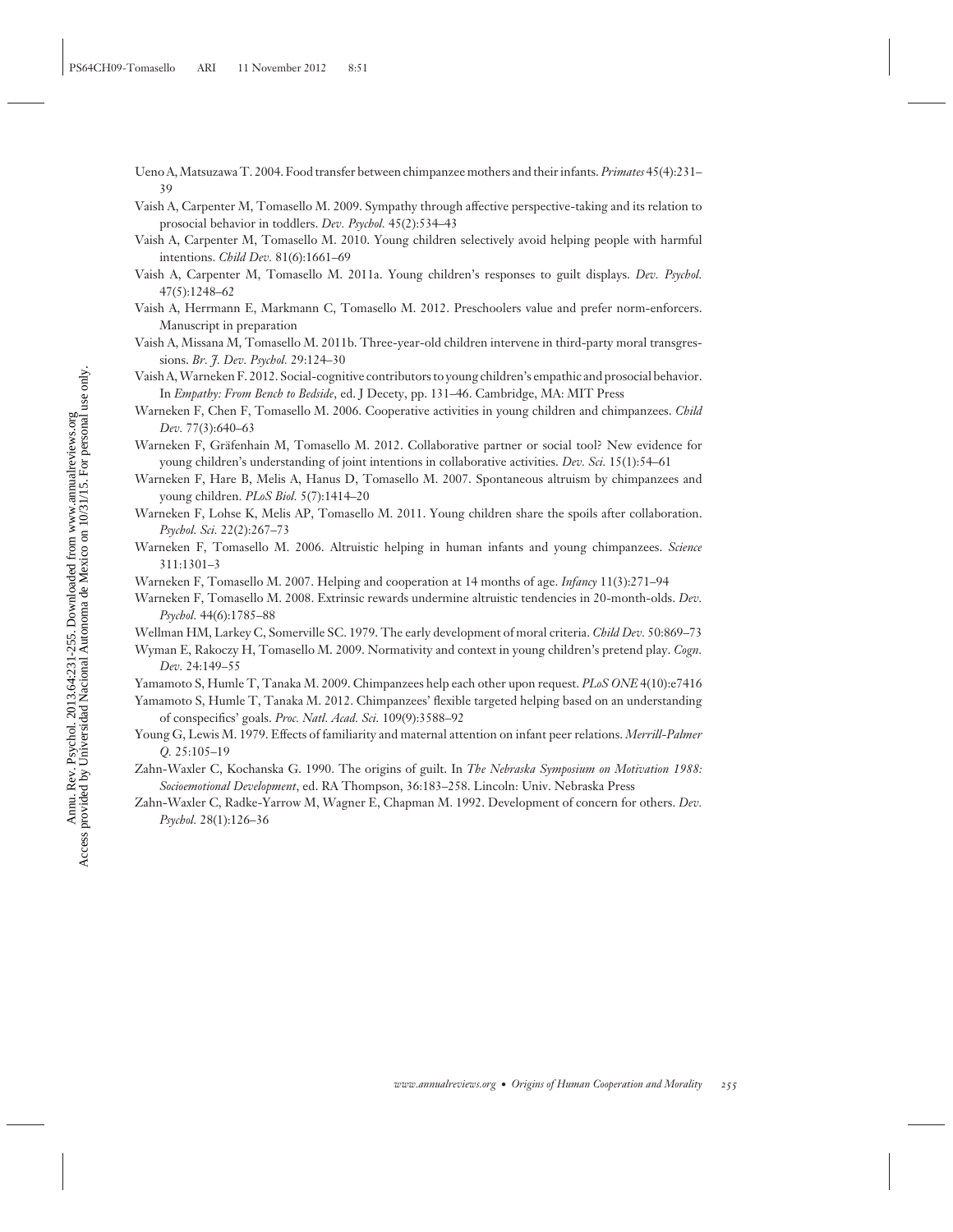#### **Annual Review of Psychology**

## Volume 64, 2013 Contents

### **Prefatory**

| Shifting Gears: Seeking New Approaches for Mind/Brain Mechanisms                                          |
|-----------------------------------------------------------------------------------------------------------|
| <b>Biological Bases of Behavior</b>                                                                       |
| The Endocannabinoid System and the Brain                                                                  |
| <b>Vision</b>                                                                                             |
| Synesthesia                                                                                               |
| Scene Perception, Event Perception, Object Recognition                                                    |
| Visual Aesthetics and Human Preference<br>Stephen E. Palmer, Karen B. Schloss, and Jonathan Sammartino 77 |
| <b>Attention and Performance</b>                                                                          |
| Detecting Consciousness: A Unique Role for Neuroimaging                                                   |
| <b>Executive Functions</b>                                                                                |
| <b>Animal Learning and Behavior</b>                                                                       |
| The Neuroscience of Learning: Beyond the Hebbian Synapse                                                  |
| <b>Evolutionary Psychology</b>                                                                            |
| Evolutionary Psychology: New Perspectives on Cognition<br>and Motivation                                  |
| Origins of Human Cooperation and Morality                                                                 |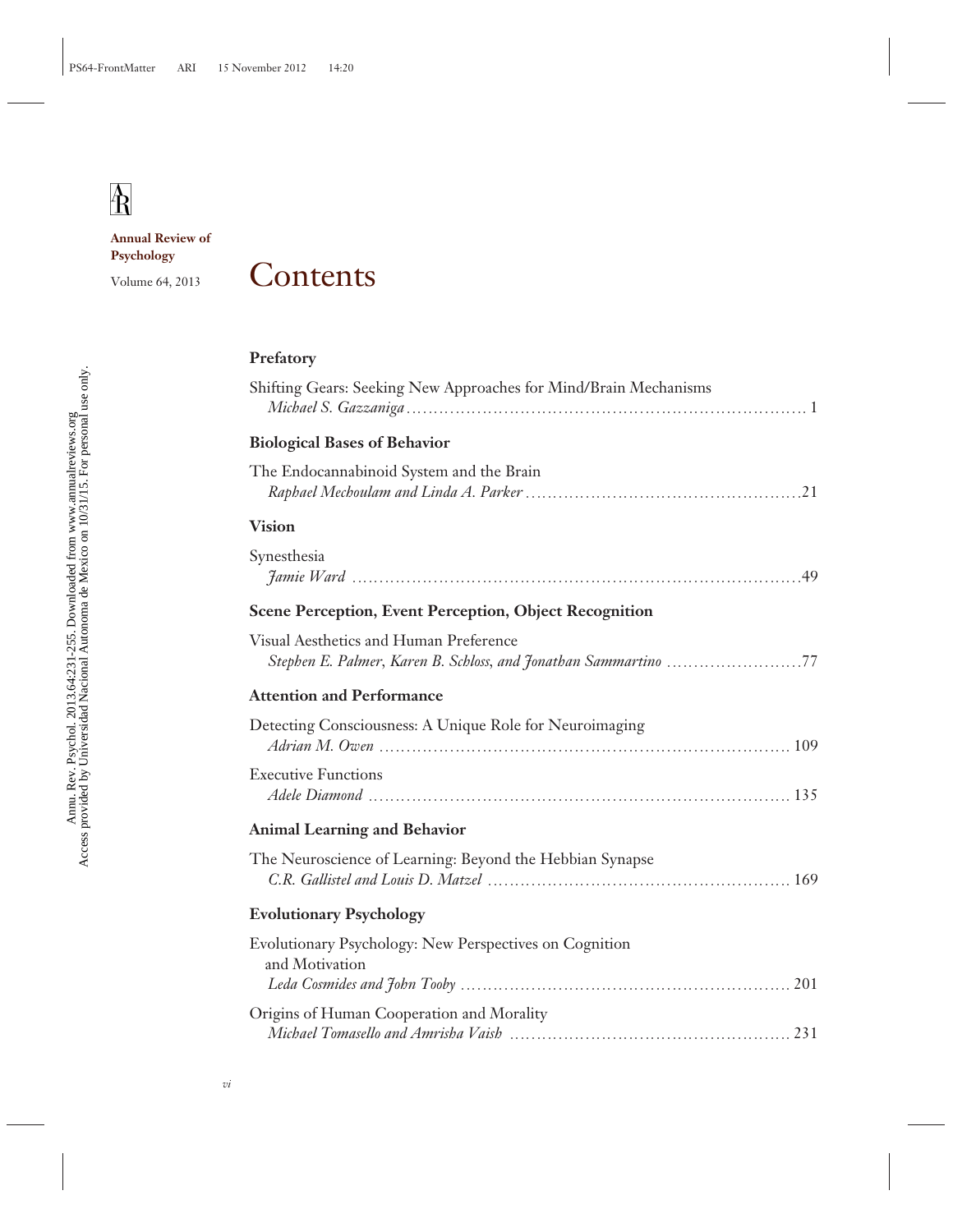## **Language and Communication**

| Gesture's Role in Speaking, Learning, and Creating Language                                                                                 |  |
|---------------------------------------------------------------------------------------------------------------------------------------------|--|
| Nonverbal and Verbal Communication                                                                                                          |  |
| The Antecedents and Consequences of Human Behavioral Mimicry                                                                                |  |
| Intergroup Relations, Stigma, Stereotyping, Prejudice, Discrimination                                                                       |  |
| Sexual Prejudice                                                                                                                            |  |
| <b>Social Neuroscience</b>                                                                                                                  |  |
| A Cultural Neuroscience Approach to the Biosocial Nature<br>of the Human Brain<br>Shihui Han, Georg Northoff, Kai Vogeley, Bruce E. Wexler, |  |
| <b>Organizational Climate/Culture</b>                                                                                                       |  |
| Organizational Climate and Culture<br>Benjamin Schneider, Mark G. Ehrhart, and William H. Macey  361                                        |  |
| <b>Industrial Psychology/Human Resource Management</b>                                                                                      |  |
| <b>Employee Recruitment</b>                                                                                                                 |  |
| <b>Learning and Performance in Educational Settings</b>                                                                                     |  |
| Self-Regulated Learning: Beliefs, Techniques, and Illusions                                                                                 |  |
| <b>Teaching of Subject Matter</b>                                                                                                           |  |
| Student Learning: What Has Instruction Got to Do With It?                                                                                   |  |
| <b>Health Psychology</b>                                                                                                                    |  |
| Bringing the Laboratory and Clinic to the Community: Mobile<br>Technologies for Health Promotion and Disease Prevention                     |  |
| <b>Research Methodology</b>                                                                                                                 |  |
| Multivariate Statistical Analyses for Neuroimaging Data                                                                                     |  |
|                                                                                                                                             |  |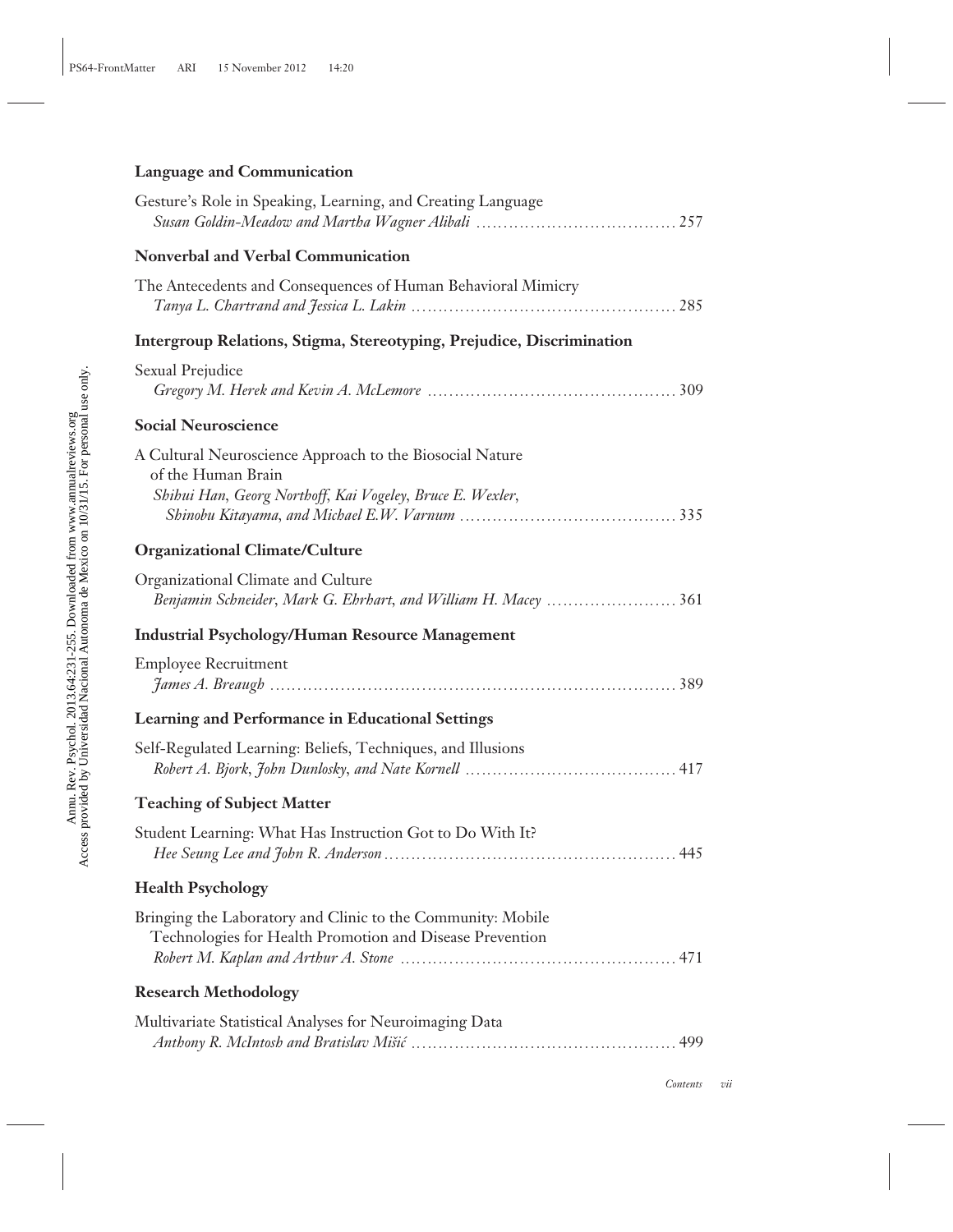| Social Network Analysis: Foundations and Frontiers on Advantage |  |
|-----------------------------------------------------------------|--|
|                                                                 |  |

### **Indexes**

#### **Errata**

An online log of corrections to *Annual Review of Psychology* articles may be found at http://psych.AnnualReviews.org/errata.shtml